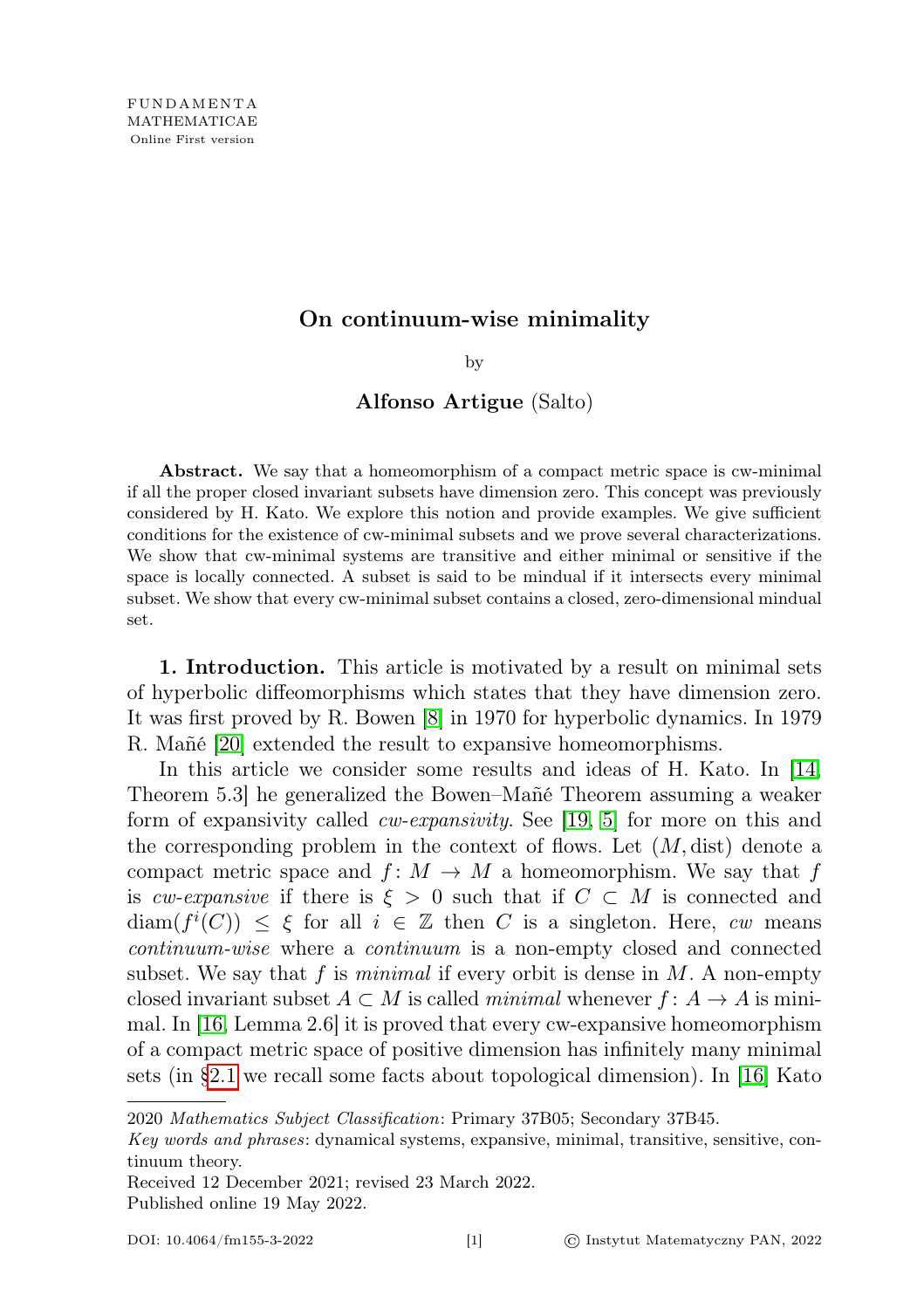considered a property that we call 'cw-minimality'. An invariant subset is cw-minimal if it has positive dimension and every proper closed invariant subset has dimension zero. In [\[17,](#page-24-4) Theorem 3.1] it is shown that every cwexpansive homeomorphism has a cw-minimal subset  $Y \subset M$  and  $f: Y \to Y$ is two-sided strongly chaotic in the sense of Ruelle–Takens (i.e. two-sided transitive and two-sided strongly sensitive). Also, in [\[16,](#page-24-3) Theorem 2.7] it is shown that such  $f: Y \to Y$  is weakly chaotic in the sense of Devaney (i.e. sensitive, transitive and the union of minimal subsets is dense in  $Y$ ). This proves that several chaotic properties of cw-expansive homeomorphisms are concentrated on cw-minimal subsets. Examples of cw-minimal homeomorphisms which are cw-expansive are pseudo-Anosov diffeomorphisms of closed surfaces and the two-solenoid [\[15,](#page-24-5) Proposition 2.4].

In this article we explore the notion of cw-minimality independently of cw-expansivity. Examples of cw-minimal homeomorphisms which are not cwexpansive are minimal homeomorphisms of compact metric spaces of positive topological dimension.

Let us describe the contents of the article. [§2](#page-2-1) gives some topological and dynamical preliminaries. We recall some properties of superior limits of set sequences and we introduce a uniform version which is closely related with minimality and cw-minimality as we will see in Proposition [2.18](#page-6-0) and Theorem [3.10,](#page-11-0) respectively.

In [§3](#page-8-0) we study cw-minimality. [§3.2](#page-9-0) concerns the minimal subsets contained in a cw-minimal system. In [§3.3](#page-10-0) we give sufficient conditions for the existence of a cw-minimal subset. In [§3.4](#page-11-1) and [§3.6](#page-14-0) we give some characterizations of cw-minimality. In Theorem [3.17](#page-14-1) it is shown that a homeomorphism of a compact space of positive dimension is cw-minimal if and only if the set of non-transitive points is zero-dimensional. In particular, cw-minimality for such spaces implies transitivity. In [§3.5](#page-12-0) we introduce the notion of 'cwisolated set' and in Theorem [3.16](#page-13-0) we prove that they admit arbitrarily small extensions to isolated sets. This is applied in Corollary [3.18](#page-14-2) to conclude that if  $f$  is cw-minimal then the set of non-transitive points is a countable increasing union of dynamically isolated zero-dimensional closed invariant subsets. In Theorem [3.27](#page-17-0) we show that on a locally connected compact metric space of positive dimension every cw-minimal homeomorphism is either minimal or sensitive.

[§4](#page-18-0) is devoted to the analysis of the known examples. The simplest are pseudo-Anosov maps of surfaces and minimal systems on spaces of positive dimension. In Theorem [4.2](#page-19-0) we obtain more examples by applying Kato's notion of 'continuum-wise full expansivity'. In [§4.5](#page-20-0) we show that there are cw-minimal homeomorphisms with only one minimal subset which is a fixed point.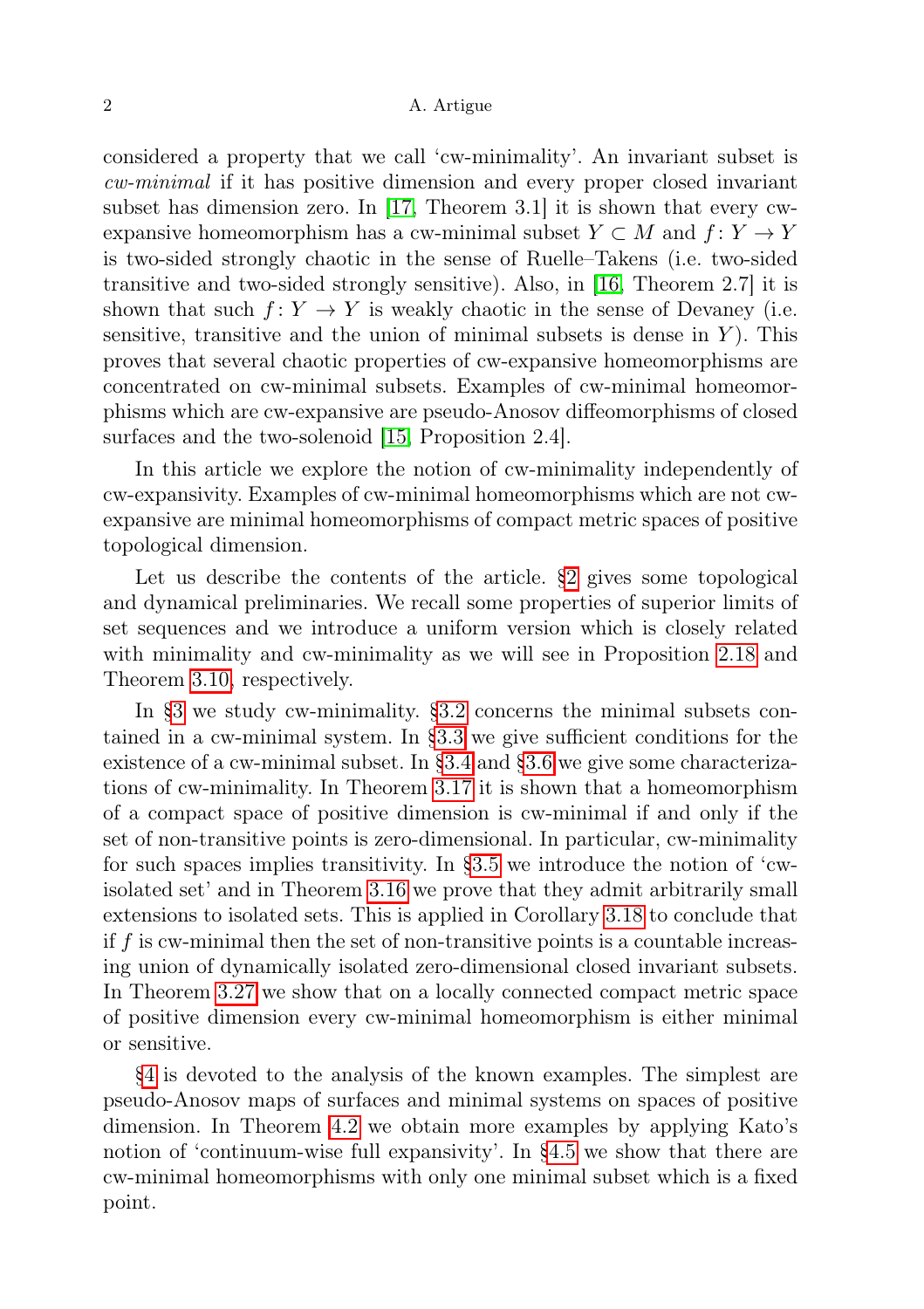As we said above, cw-expansive homeomorphisms of compact metric spaces of positive topological dimension have infinitely many minimal subsets. Trivially, this means that no finite set intersects every minimal subset. This result is based on [\[16,](#page-24-3) Lemma 2.6] where it is shown that no zerodimensional closed invariant subset intersects every minimal subset. From this viewpoint it is natural to ask whether this property is still true for non-invariant subsets. In [§5](#page-21-0) we introduce a definition: we say that  $R \subset M$  is a mindual set for f if  $\omega(x)\cap R\neq\emptyset$  for every  $x\in M$ . This condition is equivalent to meeting every minimal subset. In [§5](#page-21-0) we develop some results concerning this kind of sets. We complement [\[16,](#page-24-3) Lemma 2.6] by proving Theorem [5.4:](#page-22-0) if  $f: M \to M$  is cw-minimal then M contains a closed, zero-dimensional mindual set.

<span id="page-2-1"></span>2. Preliminaries. In this section we start by recalling some properties of topological dimension and superior limits of set sequences. Also, we introduce a uniform notion of this limit which is closely related to minimality and cwminimality as we will see in Proposition [2.18](#page-6-0) and Theorem [3.10,](#page-11-0) respectively. In [§2.5](#page-7-0) we state known facts about transitivity which will be used in [§3.](#page-8-0)

<span id="page-2-0"></span>2.1. Topological dimension. We consider the topological dimension as defined in [\[13\]](#page-24-6) and denoted by dim. We will only need to distinguish vanishing from positive dimension. A space X is zero-dimensional,  $dim(X) = 0$ , if X has a basis of its topology made up of open sets with empty boundary, i.e. clopen sets. Topological dimension is then defined inductively so that it is always either a non-negative integer or infinity. Thus,  $\dim(X) > 0$  implies  $\dim(X) \geq 1$ . We say that X is *totally disconnected* if every connected subset of X is a singleton. For future reference we recall some results.

<span id="page-2-4"></span>REMARK 2.1. A locally compact metric space  $X$  is totally disconnected if and only if  $\dim(X) = 0$  (see [\[13,](#page-24-6) Remark 1, p. 22]). Thus, for such a space X,  $\dim(X) > 0$  if and only if X contains a non-trivial continuum.

<span id="page-2-3"></span>THEOREM 2.2 (13, Sum Theorem for 0-dimensional Sets). A space which is the countable sum of zero-dimensional closed subsets has dimension zero.

**2.2. Expansivity.** Throughout the article  $f: M \rightarrow M$  will denote a homeomorphism of the compact metric space  $(M, dist)$ . We recall the motivation of this research.

<span id="page-2-2"></span>THEOREM 2.3 (Bowen–Mañé–Kato). If f is cw-expansive then every minimal subset is zero-dimensional.

A careful reading of Mañé–Kato's proofs (which are essentially different from Bowen's arguments) reveals that in fact if  $f$  is cw-expansive and  $M$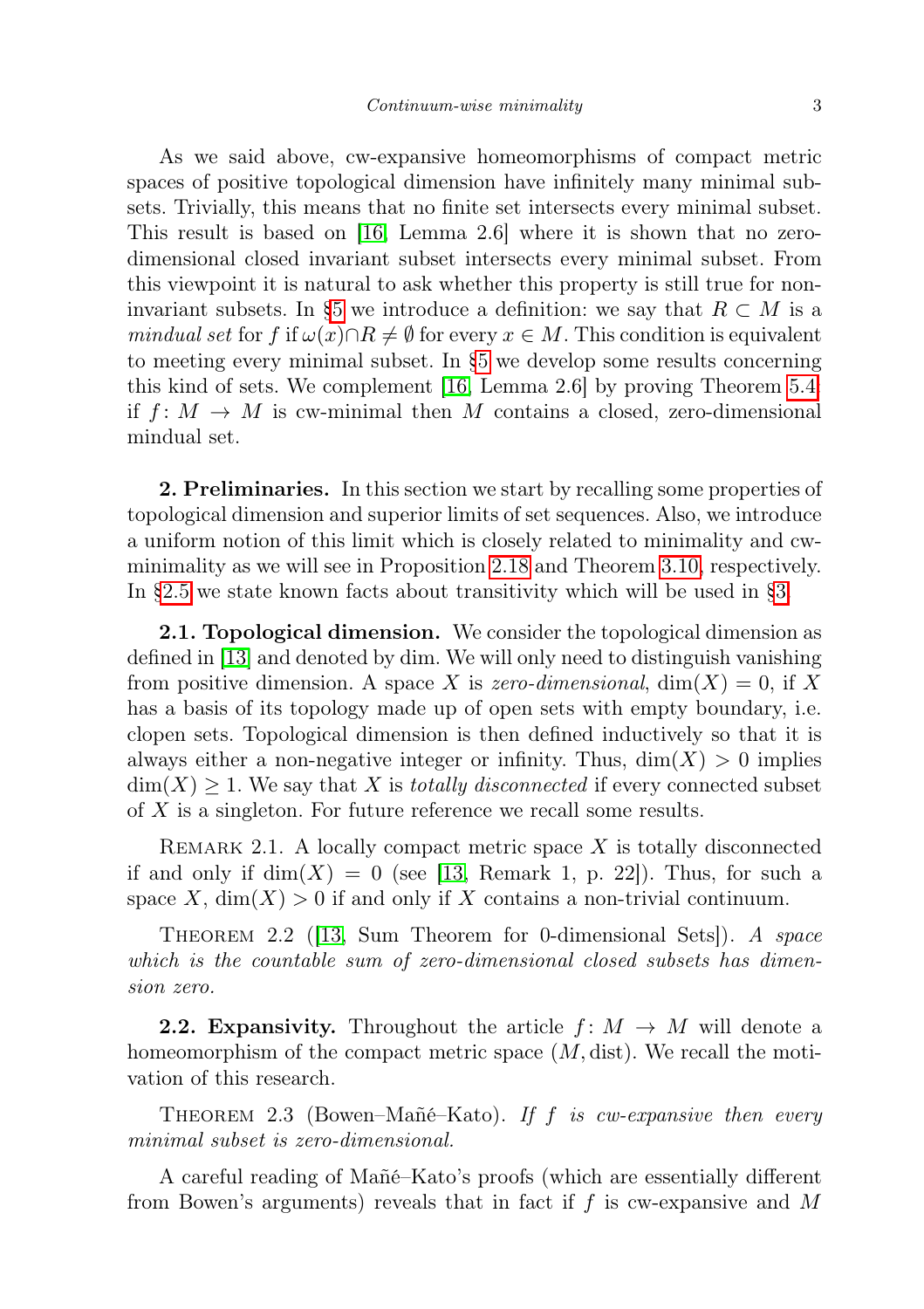has positive dimension then

<span id="page-3-1"></span>(2.1) there is  $\varepsilon > 0$  such that if  $U \subset M$  is open and  $\text{diam}(U) < \varepsilon$ , then there is  $x \in M$  such that  $f^{n}(x) \notin U$  for all  $n \geq 0$ .

In Proposition [2.4](#page-3-0) we will see that  $(2.1)$  is strictly stronger than non-minimality. We need the following usual definition: the  $\omega$ -limit set of  $x \in M$  is defined as

<span id="page-3-3"></span>(2.2) 
$$
\omega(x) = \{ y \in M : \exists n_k \to \infty, f^{n_k}(x) \to y \text{ as } k \to \infty \}.
$$

<span id="page-3-0"></span>PROPOSITION 2.4. Condition  $(2.1)$  is equivalent to the existence of at least two minimal subsets.

*Proof.* Suppose that  $(2.1)$  is true. Then clearly f is not minimal; take a minimal subset  $A \neq M$ . From [\(2.1\)](#page-3-1) we can take an open subset  $U \subset M$  and  $x \in M$  such that  $U \cap A \neq \emptyset$  and  $f^{n}(x) \notin U$  for all  $n \geq 0$ . Then the limit set  $\omega(x)$  is disjoint from U. Since A intersects U it cannot be contained in  $\omega(x)$ , and as A is minimal we conclude that  $\omega(x) \cap A = \emptyset$ . Thus, we can take a minimal subset  $B \subset \omega(x)$ . This proves that M has at least two minimal subsets.

To prove the converse suppose that  $A, B \subset M$  are minimal and disjoint. Take  $\varepsilon > 0$  such that  $\varepsilon < \text{dist}(a, b)$  for all  $a \in A$  and all  $b \in B$ . If  $U \subset M$ with diam(U)  $\lt \varepsilon$  then U cannot intersect both A and B. Thus, taking  $x \in A$  or  $x \in B$  we conclude that condition  $(2.1)$  is true.

In the light of Proposition [2.4](#page-3-0) we can say that in fact the Mañé–Kato argument proves that if f is cw-expansive and M has positive dimension then M contains at least two minimal subsets. Notice that this result immediately implies Theorem 2.1, for if  $A$  is a minimal subset of  $M$ , then the restriction of f to A is itself a cw-expansive system containing only one minimal subset. Hence, A is zero-dimensional.

<span id="page-3-2"></span>LEMMA 2.5 ([\[16,](#page-24-3) Lemma 2.6]). If f is a cw-expansive homeomorphism of a compact metric space of positive dimension and  $A \subset M$  is closed, invariant and zero-dimensional then there is a minimal subset  $B \subset M$  which is disjoint from A.

Lemma [2.5](#page-3-2) implies the existence of infinitely many minimal subsets, as we will see in the next corollary. The *mincenter*  $[3]$  of f is the closure of the union of all minimal subsets.

COROLLARY 2.6. If f is cw-expansive and M has positive dimension then

- (1) the mincenter has positive dimension,
- (2) M contains infinitely many minimal subsets, and
- (3) if  $A \subset M$  is finite then there is a minimal subset  $B \subset M$  which is disjoint from A.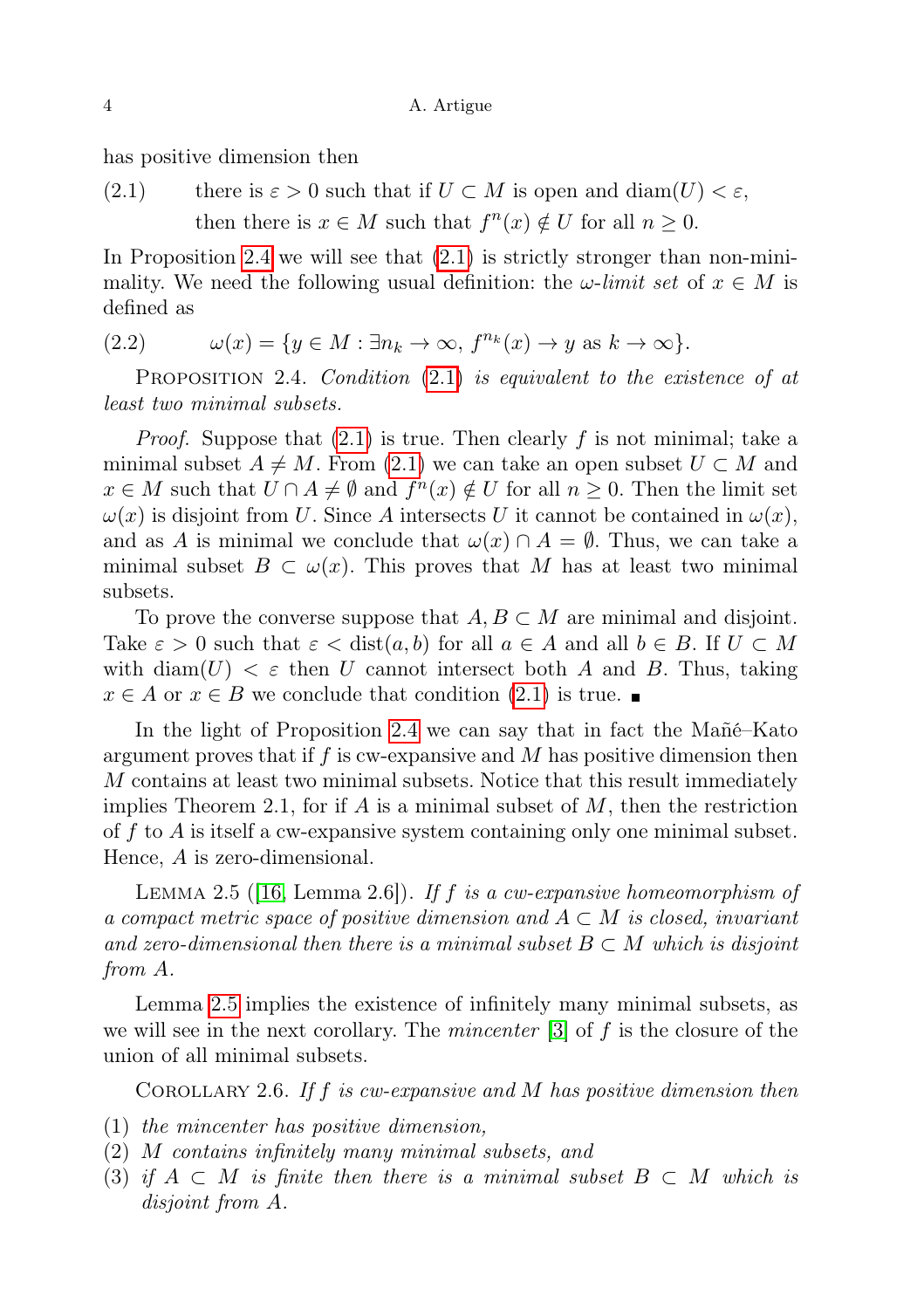Proof. The mincenter is closed and invariant. If in addition it had dimension zero we could apply Lemma [2.5](#page-3-2) to obtain a minimal subset disjoint from the mincenter, a contradiction.

By Theorem [2.3](#page-2-2) each minimal subset is zero-dimensional. If there were only finitely many minimal subsets then the mincenter would be zero-dimensional as a finite union of zero-dimensional subsets. This contradicts (1).

If  $A \subset M$  is finite then it cannot intersect each minimal subset.

To our knowledge, no cw-expansive homeomorphism of a compact space of positive dimension contains just countably many minimal subsets.

**2.3. Topological limit sets.** Suppose that  $X_n \subset M$ ,  $n \geq 1$ , is a se-quence of subsets of M. Following [\[12,](#page-23-3) §2-16], the set of all points  $y \in M$ such that every open set containing y intersects infinitely many sets  $X_n$  is denoted as  $\limsup X_n$ .

<span id="page-4-2"></span>REMARK 2.7. We have

$$
\limsup X_n = \bigcap_{m=1}^{\infty} \cos \left( \bigcup_{n=m}^{\infty} X_n \right).
$$

Therefore,  $\limsup X_n$  is closed. Also,  $\limsup X_n = \limsup \text{clos}(X_n)$ .

<span id="page-4-3"></span>REMARK 2.8. It is clear that the lim sup is independent of the first set of the sequence, thus

$$
\limsup X_n = \bigcap_{m=1}^{\infty} \cos \left( \bigcup_{n=m}^{\infty} X_{n+k} \right) \quad \text{for any } k \ge 0.
$$

REMARK 2.9. If M is a compact metric space, the subsets  $X_n$  are closed and a subsequence of  $\{X_n\}$  converges to A in the Hausdorff distance, then  $A \subset \limsup X_n$ .

<span id="page-4-0"></span>REMARK 2.10. If  $X_n \subset Y_n$  for all  $n \geq 1$  then  $\limsup X_n \subset \limsup Y_n$ .

<span id="page-4-1"></span>REMARK 2.11. If  $\text{diam}(X_n) \to 0$  as  $n \to \infty$  then for any sequence  $x_n \in X_n$ ,

$$
\limsup X_n = \limsup \{x_n\}.
$$

<span id="page-4-4"></span>PROPOSITION 2.12. If M is compact and  $C_n \subset M$  is a sequence of continua such that  $\limsup C_n$  is zero-dimensional then  $\dim(C_n) \to 0$  as  $n \to \infty$ .

*Proof.* If  $\limsup \text{diam}(C_n) > \varepsilon$  for some  $\varepsilon > 0$  then there is a subsequence  ${C_{n_i}}$  of sets of diameter greater than  $\varepsilon$ , which converges to a continuum A in the Hausdorff distance and diam(A)  $\geq \varepsilon$ . Since  $A \subset \limsup C_n$  we conclude that  $\limsup C_n$  has positive dimension.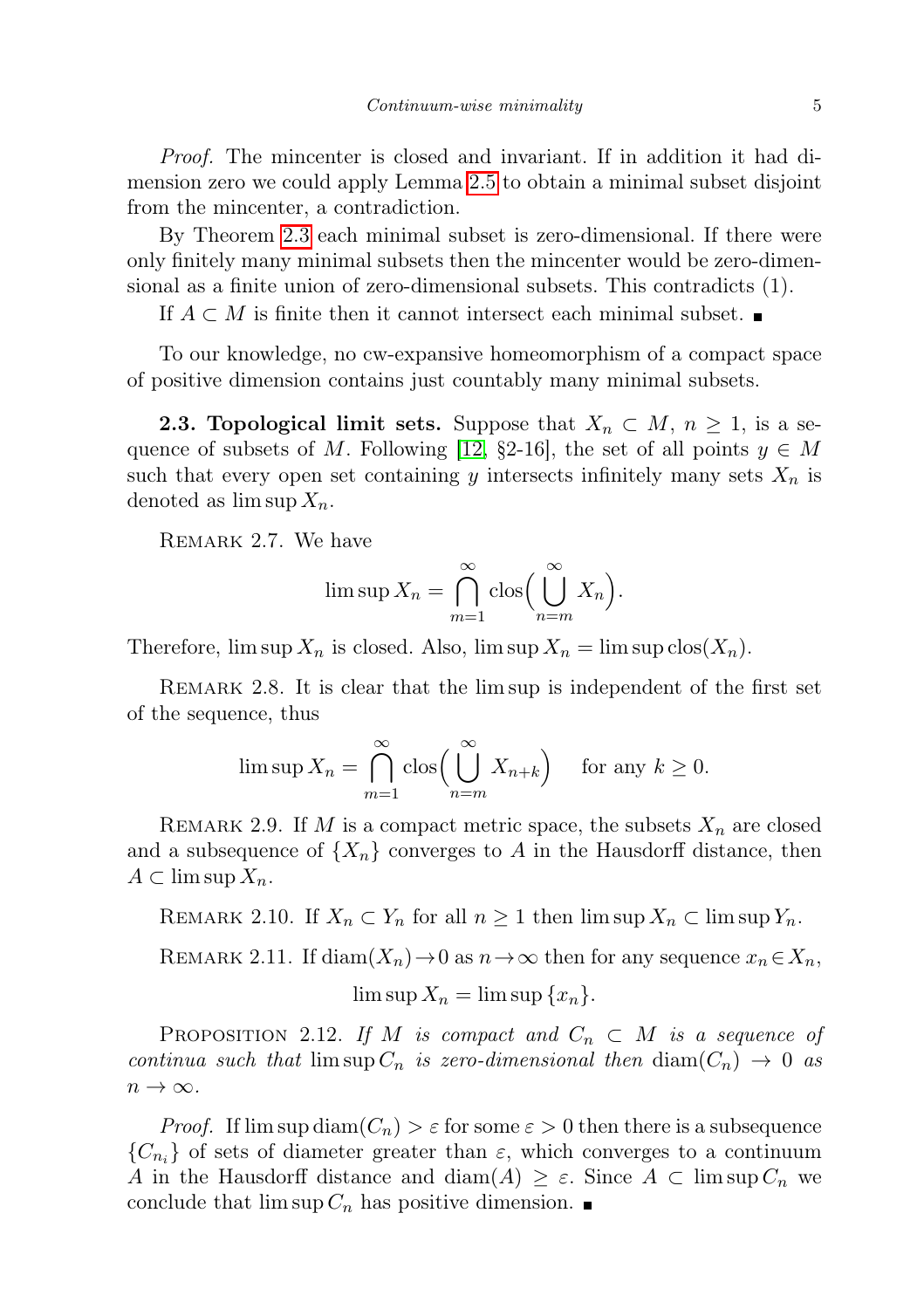<span id="page-5-3"></span>Suppose that  $\limsup X_n = Y$ . We say that this limit is *uniform* if for all  $\varepsilon > 0$  there is N such that

(2.3) 
$$
Y \subset B_{\varepsilon} \Bigl( \bigcup_{i=0}^{N} X_{m+i} \Bigr)
$$

for all  $m \geq 0$ ; we then write  $Y = u \limsup X_n$ . The following proposition gives an alternative definition in terms of the Hausdorff distance  $dist_H$ . We refer the reader to [\[22\]](#page-24-7) for the definition and main properties of the Hausdorff distance.

<span id="page-5-1"></span>PROPOSITION 2.13. The following equivalences hold:

•  $Y = \limsup X_n$  if and only if for all  $\varepsilon > 0$  there is  $n_0 \ge 1$  such that

$$
\text{dist}_H\Big(Y,\bigcup_{i=n}^{\infty}X_i\Big)<\varepsilon,\quad \forall n\geq n_0.
$$

•  $Y = u \limsup X_n$  if and only if for all  $\varepsilon > 0$  there are  $n_0, m \ge 1$  such that

$$
\text{dist}_H\Big(Y,\bigcup_{i=n}^{n+m}X_i\Big)<\varepsilon,\quad \forall n\geq n_0.
$$

This follows directly from the definitions.

**2.4. Dynamical limit sets.** Let  $f: M \to M$  be a homeomorphism of the compact metric space with  $\dim(M) \geq 1$ . For  $X \subset M$  define its  $\omega$ -limit set as

<span id="page-5-0"></span>
$$
\omega(X) = \limsup_{n \ge 0} f^n(X).
$$

For  $X = \{x\}$  a singleton,  $\omega(X)$  is the usual  $\omega$ -limit set denoted by  $\omega(x)$ , as defined in [\(2.2\)](#page-3-3). In what follows we collect some elementary properties of  $\omega$ -limit sets. As usual,  $\alpha$ -limits are defined by considering the inverse of the homeomorphism, and the results for  $\omega$ -limits also hold for  $\alpha$ -limits.

From Remark [2.10,](#page-4-0) if  $X \subset Y$  then  $\omega(X) \subset \omega(Y)$ . This implies that

(2.4) 
$$
\bigcup_{x \in X} \omega(x) \subseteq \omega(X).
$$

<span id="page-5-2"></span>REMARK 2.14. If  $\text{diam}(f^n(X)) \to 0$  as  $n \to \infty$  then equality holds in  $(2.4)$  and  $\omega(X) = \omega(x)$  for all  $x \in X$ . This follows from Remark [2.11.](#page-4-1)

Let us show that equality may not hold in  $(2.4)$  by considering the homeomorphism

(2.5)  $f : [0, 1] \rightarrow [0, 1], \quad f(x) = x^2.$ 

Take  $X = [0, 1]$ . It is clear that  $\omega(1) = \{1\}, \omega(x) = \{0\}$  for all  $x \in [0, 1)$  and  $\omega([0, 1]) = [0, 1].$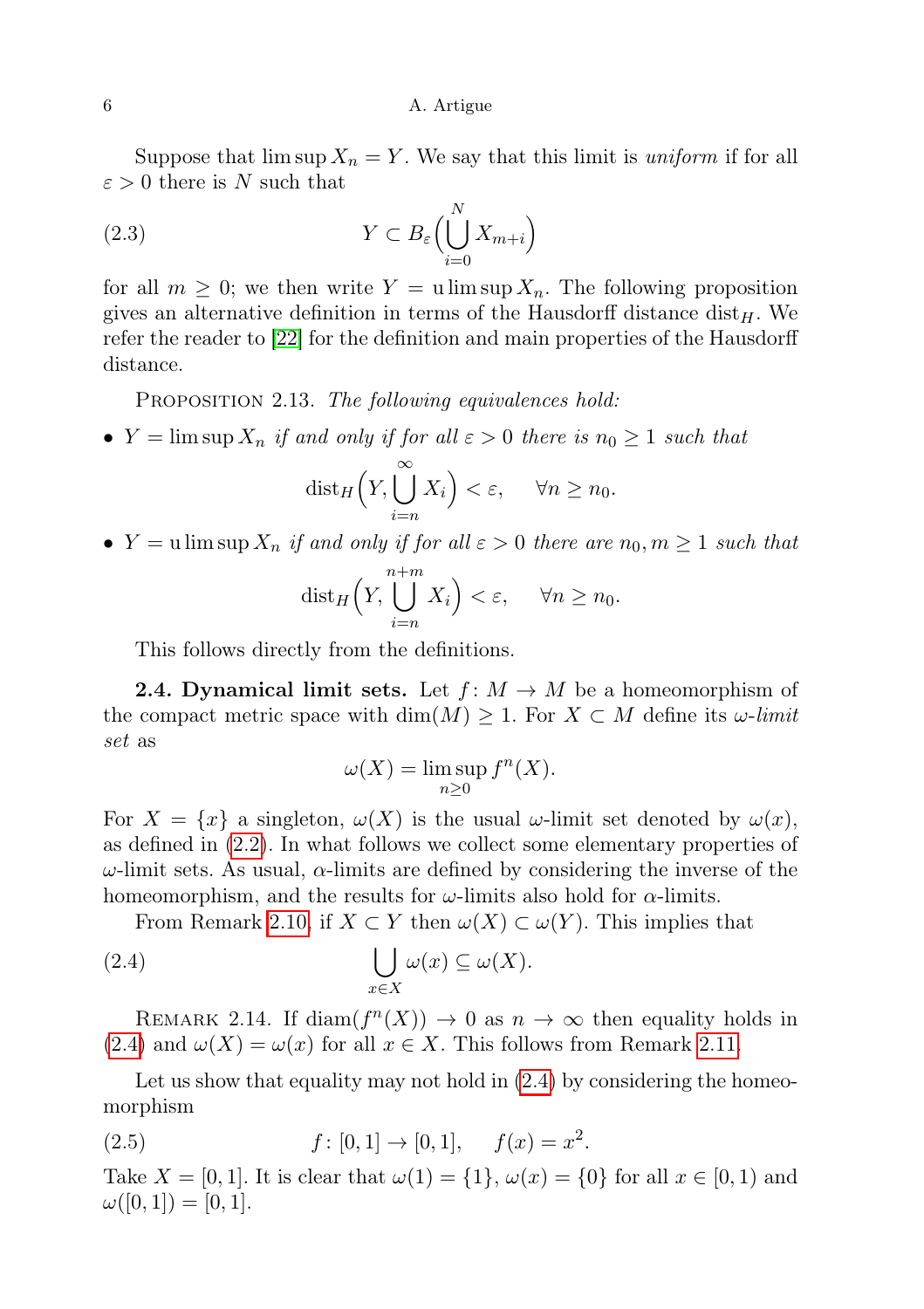PROPOSITION 2.15. For every  $X \subset M$  the set  $\omega(X)$  is closed, f-invariant,  $\omega(X) = \omega(\text{clos}(X))$  and  $\omega(X) = \omega(f^i(X))$  for all  $i \in \mathbb{Z}$ .

*Proof.* Since  $\omega(X)$  is a lim sup, it is closed and  $\omega(X) = \omega(\text{clos}(X))$ (see Remark [2.7\)](#page-4-2). We used that  $f^n(\text{clos}(X)) = \text{clos}(f^n(X))$  because f is a homeomorphism. From Remark [2.8](#page-4-3) we know that  $\omega(X)$  is f-invariant and  $\omega(X) = \omega(f^i(X))$  for all  $i \in \mathbb{Z}$ .

Remark 2.16. In [\[18,](#page-24-8) proof of Proposition 2.4] Kato considers the set

$$
Z = \bigcap_{m=1}^{\infty} f^m \Big( \text{clos} \Big( \bigcup_{n=1}^{\infty} f^n(X) \Big) \Big).
$$

Let us show that  $Z = \omega(X)$ :

$$
Z = \bigcap_{m=1}^{\infty} f^m \Big( \text{clos} \Big( \bigcup_{n=1}^{\infty} f^n(X) \Big) \Big) = \bigcap_{m=1}^{\infty} \Big( \text{clos} \Big( \bigcup_{n=1}^{\infty} f^{m+n}(X) \Big) \Big) = \omega(X).
$$

<span id="page-6-1"></span>PROPOSITION 2.17. If  $C \subset M$  is connected and  $\dim(\omega(C)) = 0$  then  $\lim_{n\to\infty}$  diam $(f^n(C))=0$ .

Proof. This follows directly from Proposition [2.12.](#page-4-4)

The next proposition is related to a classical result due to G. D. Birkhoff [\[7,](#page-23-4) pp. 199–200].

<span id="page-6-0"></span>PROPOSITION 2.18. If  $x \in X \subset M$  and  $\text{diam}(f^n(X)) \to 0$  as  $n \to \infty$ then the following statements are equivalent:

(1)  $\omega(x)$  is minimal,

(2) u lim sup  $f^{n}(x) = \omega(x)$ ,

(3) u lim sup  $f^{n}(X) = \omega(x)$ .

*Proof.* (1)⇒(2). Suppose that  $\omega(x)$  is minimal and take  $y \in \omega(x)$  and  $n_k \to \infty$  such that  $f^{n_k}(x) \to y$ . Assuming that the limit is not uniform and applying Proposition [2.13](#page-5-1) we have  $\varepsilon > 0$  and  $m_k \to \infty$  such that  $dist_H(\omega(x), \{f^{m_k+i}(x) : 0 \leq i \leq n_k\}) \geq \varepsilon$ . This implies  $dist_H(\omega(x), \{f^i(y) :$  $0 \leq i$ )  $\geq \varepsilon$  and  $dist_H(\omega(x), \omega(y)) \geq \varepsilon$ . This is a contradiction because, as  $\omega(x)$  is minimal and  $y \in \omega(x)$ , we have  $\omega(y) = \omega(x)$ .

(2)⇒(3). By Remark [2.14,](#page-5-2) lim sup  $f^{n}(X) = \omega(x)$ . The uniformity of this limit follows by the definition (recall [\(2.3\)](#page-5-3)).

 $(3) \Rightarrow (1)$ . Suppose that  $\omega(x)$  is not minimal. Then there is a proper, closed, invariant subset  $A \subset \omega(x)$ . Take  $\varepsilon = \text{dist}_{H}(A, \omega(x))/2$ . By continuity of f and the fact that  $\text{diam}(f^n(X)) \to 0$  as  $n \to \infty$ , for a given  $n \geq 1$  we can take m arbitrarily large such that  $f^m(X), \ldots, f^{m+n}(X) \subset B_{\varepsilon}(A)$ . Thus,  $dist_H(\omega(x), f^m(X) \cup \cdots \cup f^{m+n}(X)) \geq \varepsilon$ . From Proposition [2.13](#page-5-1) we conclude that the limit is not uniform.  $\blacksquare$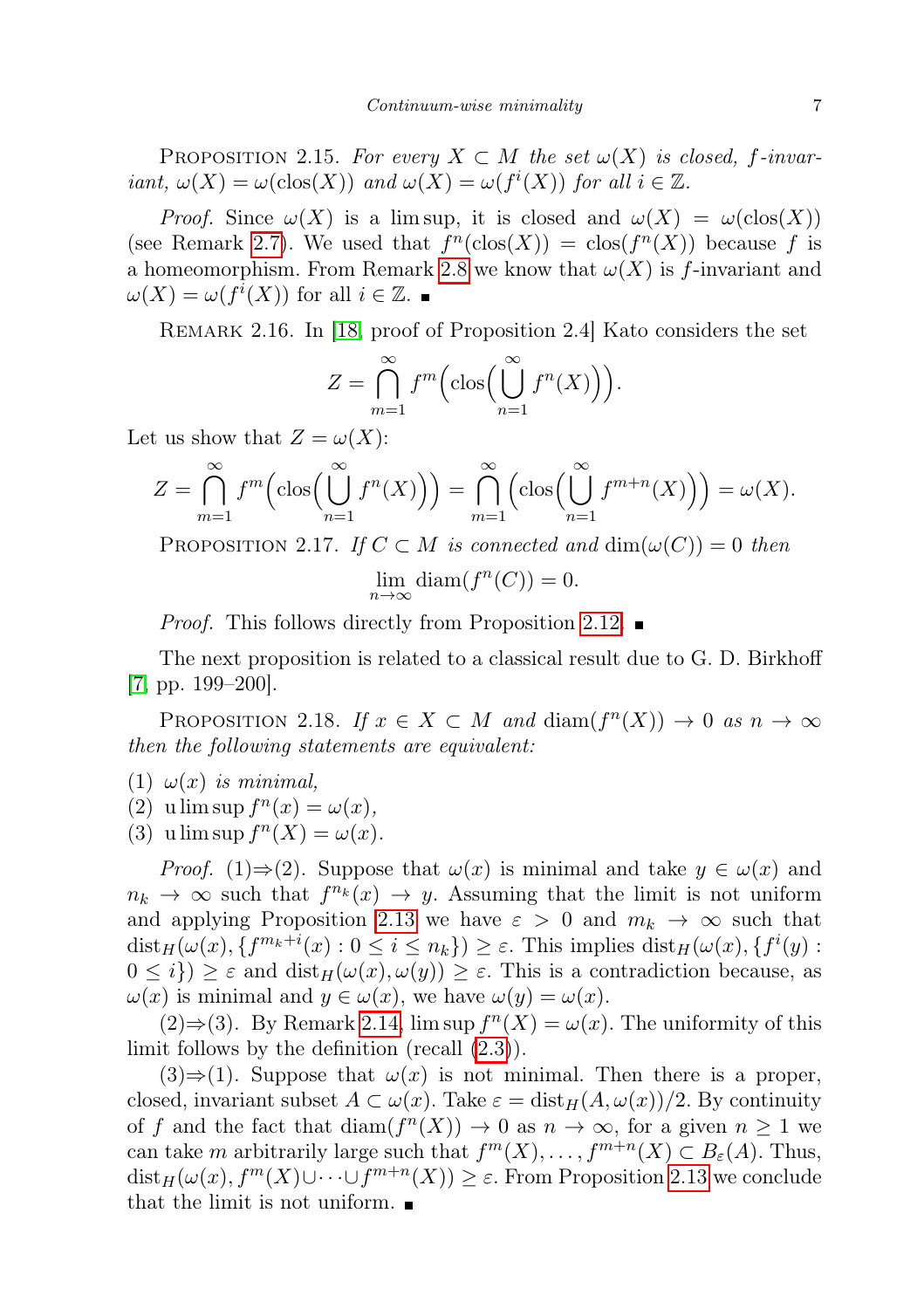#### 8 A. Artigue

<span id="page-7-0"></span>2.5. Transitivity. In this section we recall some known facts about transitivity, following  $[4, 23]$  $[4, 23]$ . A subset A is invariant (resp. positively invariant, negatively invariant) when  $f(A) = A$  (resp.  $f(A) \subset A$ ,  $f^{-1}(A) \subset A$ ). For a homeomorphism, A is invariant if and only if it is both positively and negatively invariant. Given  $A, B \subset M$  define  $N(A, B) = \{i \in \mathbb{Z} : f^i(A) \cap B \neq \emptyset\}$ and  $N_{+}(A, B) = N(A, B) \cap \mathbb{Z}_{+}$  where  $\mathbb{Z}_{+}$  is the set of non-negative integers.

The orbit of  $x \in M$  is  $orb(x) = \{f^{i}(x) : i \in \mathbb{Z}\}\.$  Notice that  $clos(orb(x))$  $=$  orb $(x) \cup \omega(x) \cup \alpha(x)$ . Define

$$
\begin{aligned} \text{Trans}(f) &= \{ x \in M : \text{clos}(\text{orb}(x)) = M \}, \\ \text{Trans}_+(f) &= \{ x \in M : \omega(x) = M \}, \\ \text{Trans}_-(f) &= \{ x \in M : \alpha(x) = M \}. \end{aligned}
$$

The system is *transitive* when  $Trans(f)$  is not empty, and is *minimal* when  $Trans(f)$  is the whole M.

<span id="page-7-2"></span>PROPOSITION 2.19 ([\[23,](#page-24-9) Theorem 5.8]). If  $\beta$  is a countable basis of nonempty open subsets then  $\text{Trans}(f) = \bigcap_{U \in \mathcal{B}} \bigcup_{i \in \mathbb{Z}} f^i(U)$  and the following are equivalent:

- $\bullet$  f is transitive,
- $N(U, V) \neq \emptyset$  for every pair of non-empty open subsets  $U, V \subset M$ ,
- every non-empty, open, invariant subset of M is dense in M.

In that case, Trans $(f)$  is a dense  $G_{\delta}$  subset of M.

Clearly, f is transitive if and only if  $f^{-1}$  is transitive.

<span id="page-7-1"></span>PROPOSITION 2.20. If f is transitive and  $x \in M$  is an isolated point then the set of isolated points is the open dense set  $\text{orb}(x) = \text{Trans}(f)$ . If in addition M has infinitely many points then  $Trans_{+}(f) = Trans_{-}(f) = \emptyset$ .

The proof of Proposition [2.20](#page-7-1) is obvious. We say that  $M$  is *perfect* if it contains no isolated points.

<span id="page-7-3"></span>PROPOSITION 2.21 ([\[4,](#page-23-5) Theorem 1.4 and Proposition 4.7]). If  $\mathcal B$  is a countable basis of non-empty open subsets then

$$
\text{Trans}_+(f) = \bigcap_{U \in \mathcal{B}} \bigcup_{i \in \mathbb{Z}_+} f^{-i}(U).
$$

If M is perfect then the following are equivalent:

- $\bullet$  f is transitive,
- $N_{+}(U, V) \neq \emptyset$  for every pair of non-empty open subsets  $U, V \subset M$ ,
- $N_{+}(U, V)$  is infinite for every pair of non-empty open subsets  $U, V \subset M$ ,
- every non-empty, open, negatively invariant subset of  $M$  is dense in  $M$ .

In that case, Trans $+(f)$  is a dense  $G_{\delta}$  subset of M.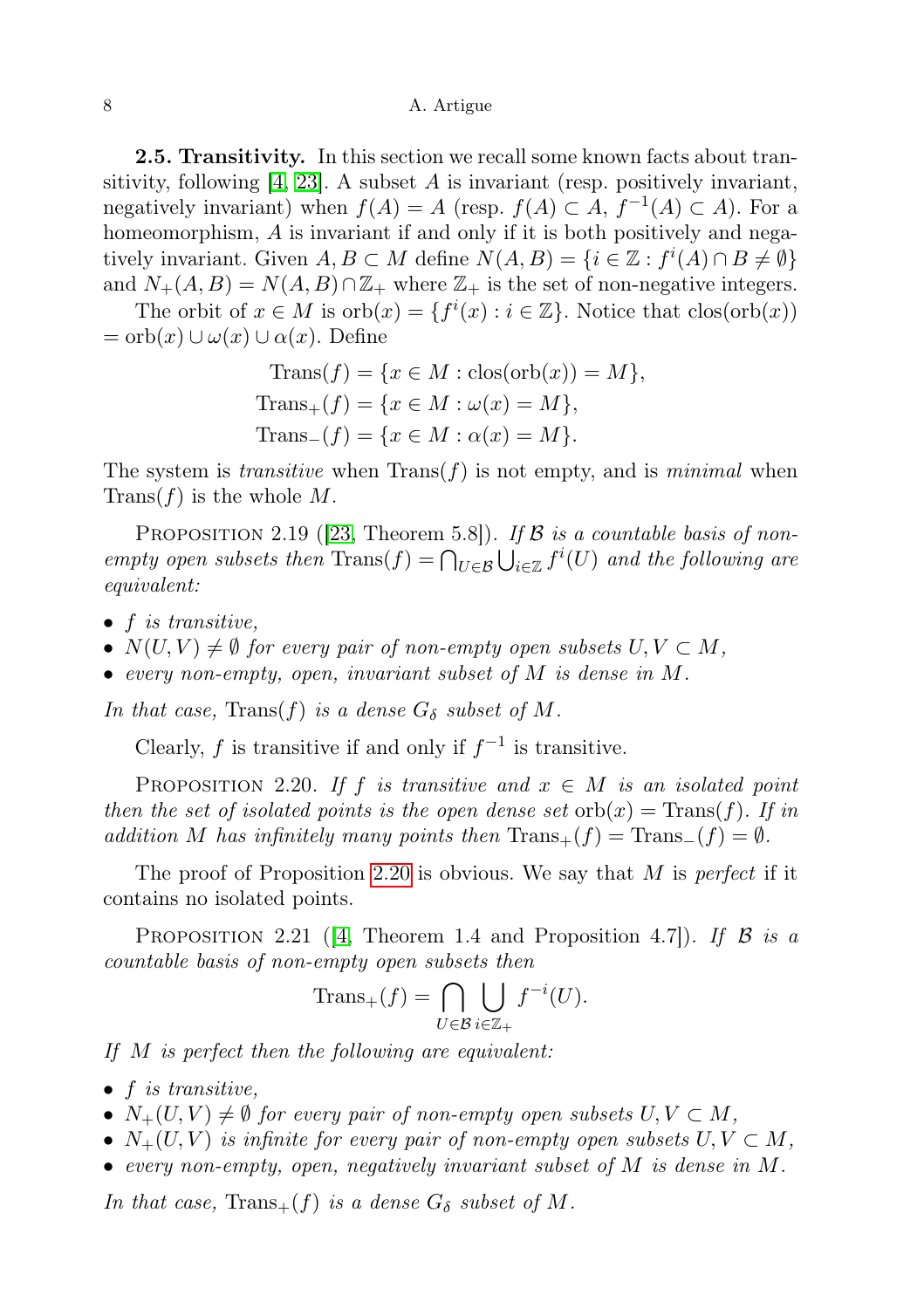<span id="page-8-2"></span>PROPOSITION 2.22. If f is transitive on  $M$  perfect then  $Trans(f) = Trans_{+}(f) \cup Trans_{-}(f).$ 

*Proof.* If x is a transitive point then

 $M = \text{clos}(\text{orb}(x)) = \text{orb}(x) \cup \omega(x) \cup \alpha(x).$ 

By the Baire Category Theorem applied to the perfect space  $M$ , the complement of the countable set orb(x) is dense in M. That is,  $\omega(x) \cup \alpha(x)$  is a closed, dense subset of  $M$  and so equals  $M$ . By the Baire Category Theorem again, either  $\omega(x)$  or  $\alpha(x)$  has a non-empty interior. Suppose  $U \subset \omega(x)$ . Since orb $(x)$  is dense, there exists  $i \in \mathbb{Z}$  such that  $f^i(x) \in U$ . Since  $\omega(x)$ is closed and invariant,  $M = \text{clos}(\text{orb}(x)) = \text{clos}(\text{orb}(f^{i}(x))) \subset \omega(x)$  and so  $x \in \text{Trans}_{+}(f)$ . Similarly, if  $U \subset \alpha(x)$  then  $x \in \text{Trans}_{-}(f)$ .

<span id="page-8-0"></span>**3. Cw-minimality.** Let us explain the general idea of 'cw-properties' of dynamical systems. First we illustrate it with the notions of expansivity. For a homeomorphism  $f: M \to M$ ,  $x \in M$  and  $\varepsilon > 0$  consider the *dynamical* ball

 $\Gamma_{\varepsilon}(x) = \{ y \in M : \text{dist}(f^i(x), f^i(y)) \leq \varepsilon \text{ for all } i \in \mathbb{Z} \}.$ 

Expansivity means that for some  $\varepsilon$  the dynamical balls are as trivial as they can be, namely,  $\Gamma_{\varepsilon}(x) = \{x\}$  for all  $x \in M$ . But if we relax the meaning of trivial we obtain other notions of expansivity, for example:

- f is defined to be entropy expansive [\[9\]](#page-23-6) if there is  $\varepsilon > 0$  such that  $h(\Gamma_{\varepsilon}(x)) = 0$  for all  $x \in M$ , where h denotes topological entropy,
- f is cw-expansive if and only if there is  $\varepsilon > 0$  such that  $\dim(F_{\varepsilon}(x)) = 0$ for all  $x \in M$  [\[6,](#page-23-7) Lemma 2.2],
- for a measure  $\mu$ , f is  $\mu$ -expansive [\[21\]](#page-24-10) if there is  $\varepsilon > 0$  such that  $\mu(\Gamma_{\varepsilon}(x))$  $= 0$  for all  $x \in M$ .

In this article we consider minimality, which can be defined as: each closed invariant subset different from  $M$  is trivial, i.e. empty. If we say that each closed invariant subset different from M is zero-dimensional then we get cw-minimality. Following this idea we will consider cw-isolated sets in [§3.5](#page-12-0) and positive open-wise expansivity in  $\S 3.7$  (usually known as *sensitivity*).

We start in [§3.1](#page-8-1) by deducing direct properties. [§3.2](#page-9-0) concerns minimal subsets of a cw-minimal set. In [§3.3](#page-10-0) we consider the problem of existence of cw-minimal subsets. In [§3.4](#page-11-1) and [§3.6](#page-14-0) we give some characterizations of cw-minimality. As a generalization of the notion of isolated set, in [§3.5](#page-12-0) we consider cw-isolated sets. In [§3.7](#page-17-1) we show that cw-minimal systems are either minimal or sensitive.

# <span id="page-8-1"></span>3.1. Definition and some properties. Consider the set

 $\mathcal{I}^+(f) = \{ X \subset M : X \text{ is } f\text{-invariant, closed and } \dim(X) \geq 1 \},$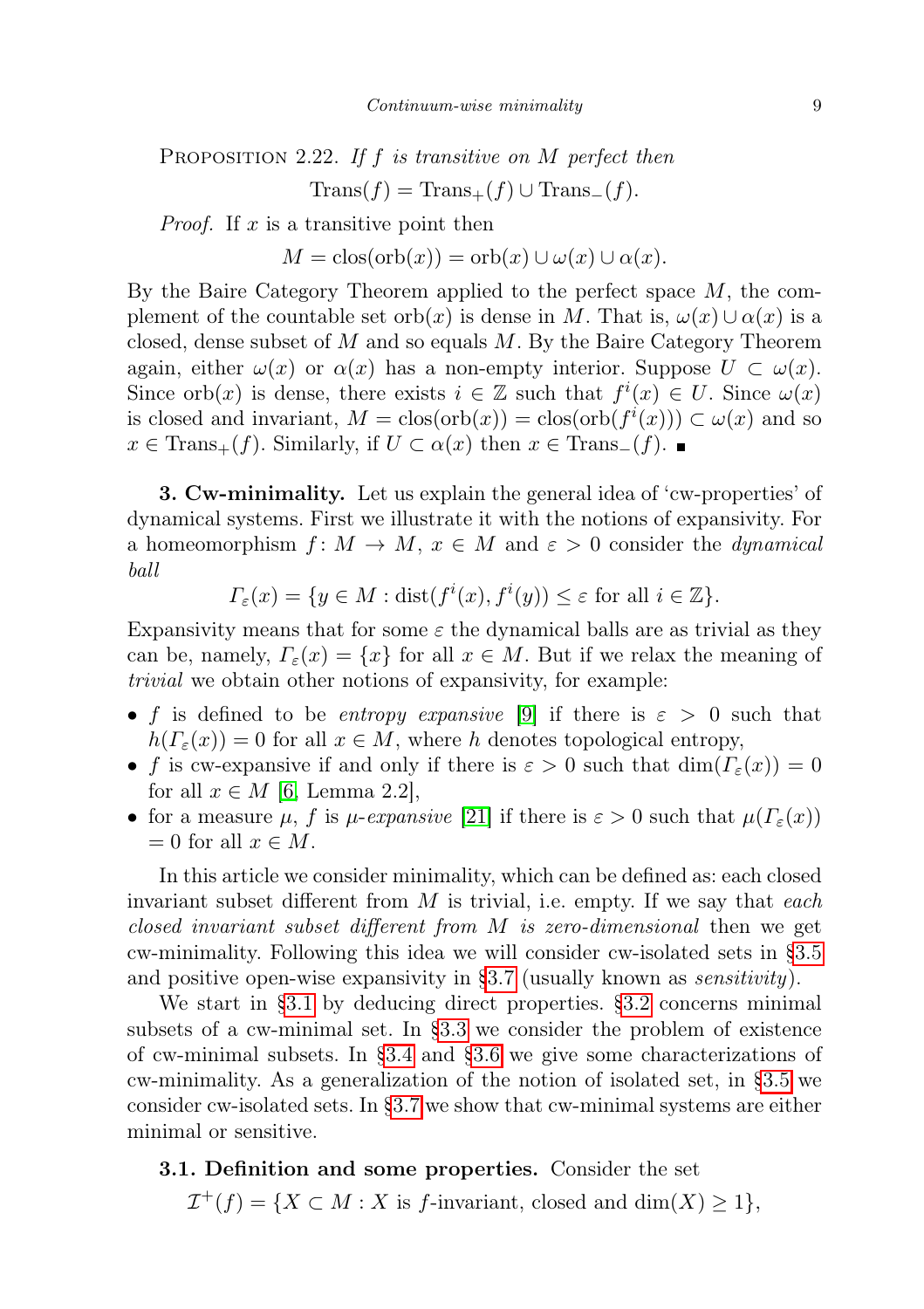### 10 A. Artigue

ordered by inclusion. The minimal members of  $\mathcal{I}^+(f)$  will be called cwminimal. Equivalently,  $X \subset M$  is cw-minimal if it is closed, f-invariant,  $\dim(X) \geq 1$  and for all  $Y \subset X$  closed and invariant we have either  $\dim(Y)$  $= 0$  or  $Y = X$ . If M is cw-minimal we also say that f is cw-minimal. Note that every minimal homeomorphism on a space of positive dimension is cw-minimal.

REMARK 3.1. If  $dim(M) = 0$  then  $\mathcal{I}^+(f)$  is empty and there are no cwminimal subsets. Therefore, we will assume that  $\dim(M) > 0$ , i.e., M contains a non-trivial continuum.

REMARK 3.2. For minimal subsets  $X, Y \subset M$  we have either  $X \cap Y = \emptyset$ or  $X = Y$ . For cw-minimality we have this related property: if  $X, Y \subset M$ are distinct and cw-minimal then either dim( $X \cap Y$ ) = 0 or  $X \cap Y = \emptyset$ .

REMARK 3.3. If  $f$  is cw-minimal and  $C$  is a non-trivial continuum with  $\alpha(C) \neq M$  then  $\dim(\alpha(C)) = 0$  and  $\dim(f^{-n}(C)) \to 0$  as  $n \to \infty$ . Indeed,  $\dim(\alpha(C)) = 0$  because  $\alpha(C)$  is a closed invariant subset and we simply apply the definition of cw-minimality; and  $\text{diam}(f^{-n}(C)) \to 0$  as  $n \to \infty$ from Proposition [2.17.](#page-6-1)

<span id="page-9-2"></span>PROPOSITION 3.4. If f is cw-minimal then  $M$  is perfect.

*Proof.* Suppose that  $x \in M$  is an isolated point, that is,  $\{x\}$  is open. Then  $\operatorname{orb}(x)$  is open and  $M \setminus \operatorname{orb}(x)$  is closed and invariant. Since  $\dim(M)$  $> 0$ , we have  $\dim(M \setminus \text{orb}(x)) > 0$  by Theorem [2.2,](#page-2-3) which contradicts cwminimality.  $\blacksquare$ 

For future reference we state the following known result.

<span id="page-9-1"></span>PROPOSITION 3.5 ([\[16,](#page-24-3) Theorem 2.7] and [\[17,](#page-24-4) Theorem 3.1]). If  $f: M \to$ M is cw-expansive, cw-minimal and  $dim(M) > 0$  then f is weakly chaotic in the sense of Devaney (sensitive, transitive and the union of minimal subsets is dense in M).

We will see that cw-minimality (even without cw-expansivity) implies transitivity (Theorem [3.17\)](#page-14-1). In [§4.5](#page-20-0) we will see a homeomorphism on the two-dimensional torus which is cw-minimal with only one minimal subset (a fixed point). A cw-minimal homeomorphism may not be sensitive: consider for instance an irrational rotation of the circle. However, in [§3.7](#page-17-1) we will see that on a locally connected space a cw-minimal homeomorphism which is not minimal has to be sensitive.

<span id="page-9-0"></span>3.2. Minimal subsets. As we said before, minimal subsets of cw-expansive homeomorphisms are zero-dimensional. Thus, they are finite (periodic orbits) or Cantor sets. Following [\[16,](#page-24-3) Question 3.6] we emphasize that, to the author's knowledge, it is still not known whether every cw-expansive (even expansive) homeomorphism of a compact metric space (even a compact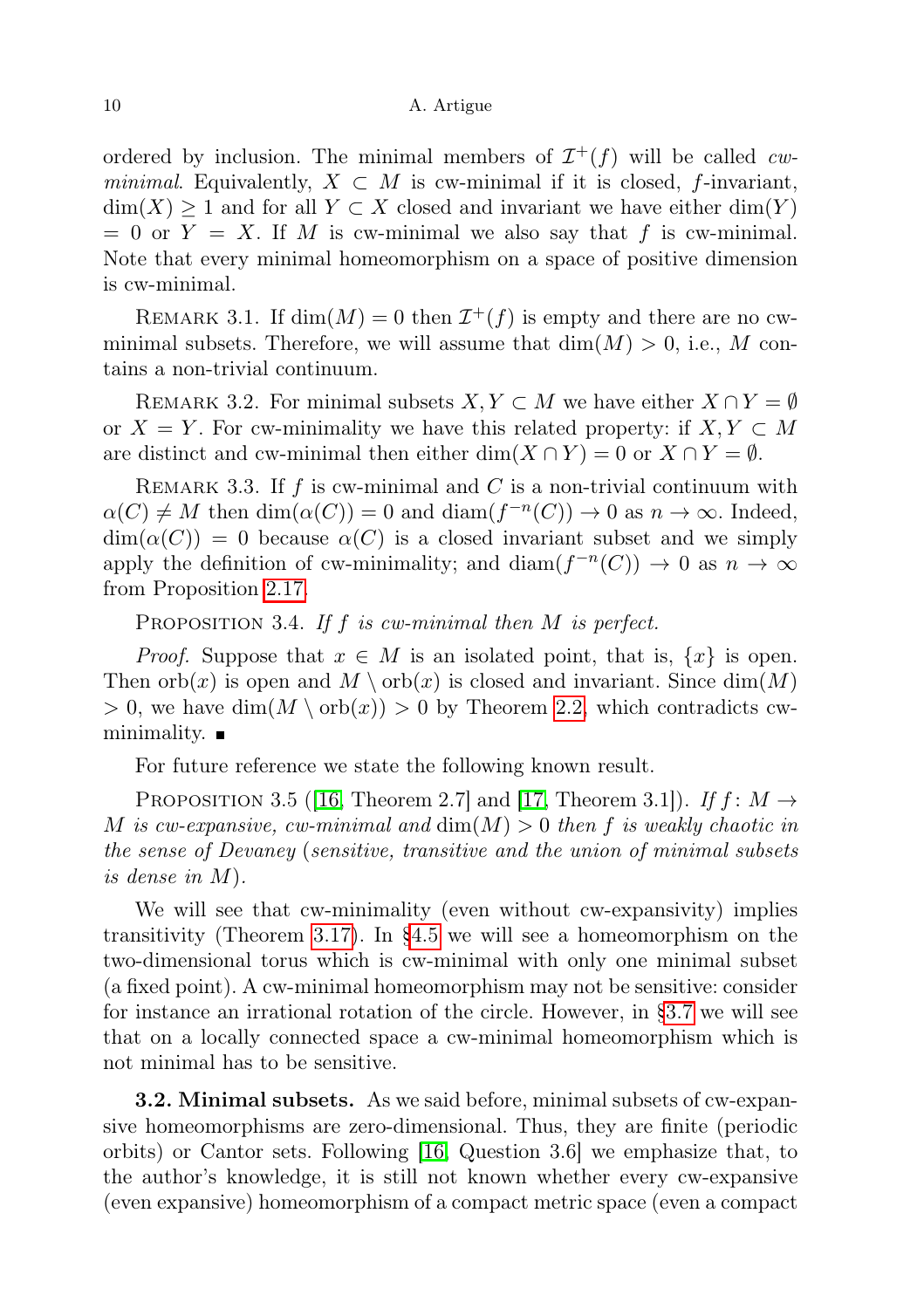manifold) of positive dimension contains at least one minimal subset of each type (periodic orbits and Cantor sets). This is the case in all the examples known by the author. It is interesting to note that some advances were obtained in [\[18,](#page-24-8) Theorem 2.1] for one-dimensional compact spaces. In [\[1\]](#page-23-8) the authors constructed a cw-expansive homeomorphism of a torus with infinitely many fixed points.

In [\[18,](#page-24-8) Proposition 2.6] it is shown that if  $f: M \to M$  is cw-expansive, cw-minimal and  $\dim(M) > 0$ , then there is a sequence of minimal subsets  $X_n \subset M$  such that  $X_n \to M$  in the Hausdorff metric. In the next result we generalize this proposition, and we prove a converse.

PROPOSITION 3.6. For a homeomorphism  $f: M \to M$  of a compact metric space the following statements are equivalent:

- (1)  $f$  is transitive and the union of minimal subsets is dense in  $M$ ,
- (2) there is a sequence of minimal subsets  $X_n \subset M$  such that  $X_n \to M$  in the Hausdorff metric.

*Proof.* (1)⇒(2). Given  $\varepsilon > 0$  take a transitive point  $x \in M$  and  $n \ge 1$ such that  $\{x, f(x), \ldots, f^{n}(x)\}\$ is  $\varepsilon/2$ -dense, i.e. for every  $y \in M$  there is  $i \in \{0, \ldots, n\}$  such that  $dist(y, f^i(x)) < \varepsilon/2$ . Take  $\delta > 0$  such that if  $z \in M$ and  $dist(z, x) < \delta$  then  $dist(f^i(x), f^i(z)) < \varepsilon/2$  for all  $i = 0, \ldots, n$ . Since minimal subsets are dense, we can take a minimal subset  $X$  with a point  $z \in X$  such that  $dist(x, z) < \delta$ . This implies that X is  $\varepsilon$ -dense. As  $\varepsilon > 0$  is arbitrary, the proof of  $(1) \Rightarrow (2)$  is complete.

 $(2) \Rightarrow (1)$ . We only have to show that f is transitive. Let  $U, V \subset M$  be open non-empty subsets. From the hypothesis we can take a minimal subset  $X_n$  intersecting U and V. As  $X_n$  is minimal, for each  $x \in X_n \cap U$  there is  $m \geq 1$  such that  $f^m(x) \in V$ . Thus,  $f^m(U) \cap V \neq \emptyset$ . The transitivity now follows from Proposition [2.19.](#page-7-2)  $\blacksquare$ 

<span id="page-10-0"></span>**3.3. Existence of cw-minimal subsets.** If we take as  $f$  the identity homeomorphism of the interval  $[0, 1]$ , we see that cw-minimal sets may not exist. In [\[17,](#page-24-4) Theorem 3.1] Kato proved that  $\mathcal{I}^+(f)$  has minimal elements provided that  $f$  is cw-expansive. In what follows we will generalize this result giving a different proof (Kato uses Brouwer's Reduction Theorem). Define

 $mesh(A) = \sup \{diam(C) : C \subset A \text{ connected}\}.$ 

<span id="page-10-1"></span>PROPOSITION 3.7. If there is  $\delta > 0$  such that mesh $(X) \geq \delta$  for every closed invariant subset  $X \subset M$  of positive dimension then M contains a cw-minimal set.

*Proof.* It is easy to see that if  $A_n \to A$  in the Hausdorff distance then  $mesh(A) \geq \limsup mesh(A_n)$ . Therefore, the set

$$
M_{\delta} = \{ A \subset M : \text{mesh}(A) \ge \delta, A \text{ closed and invariant} \}
$$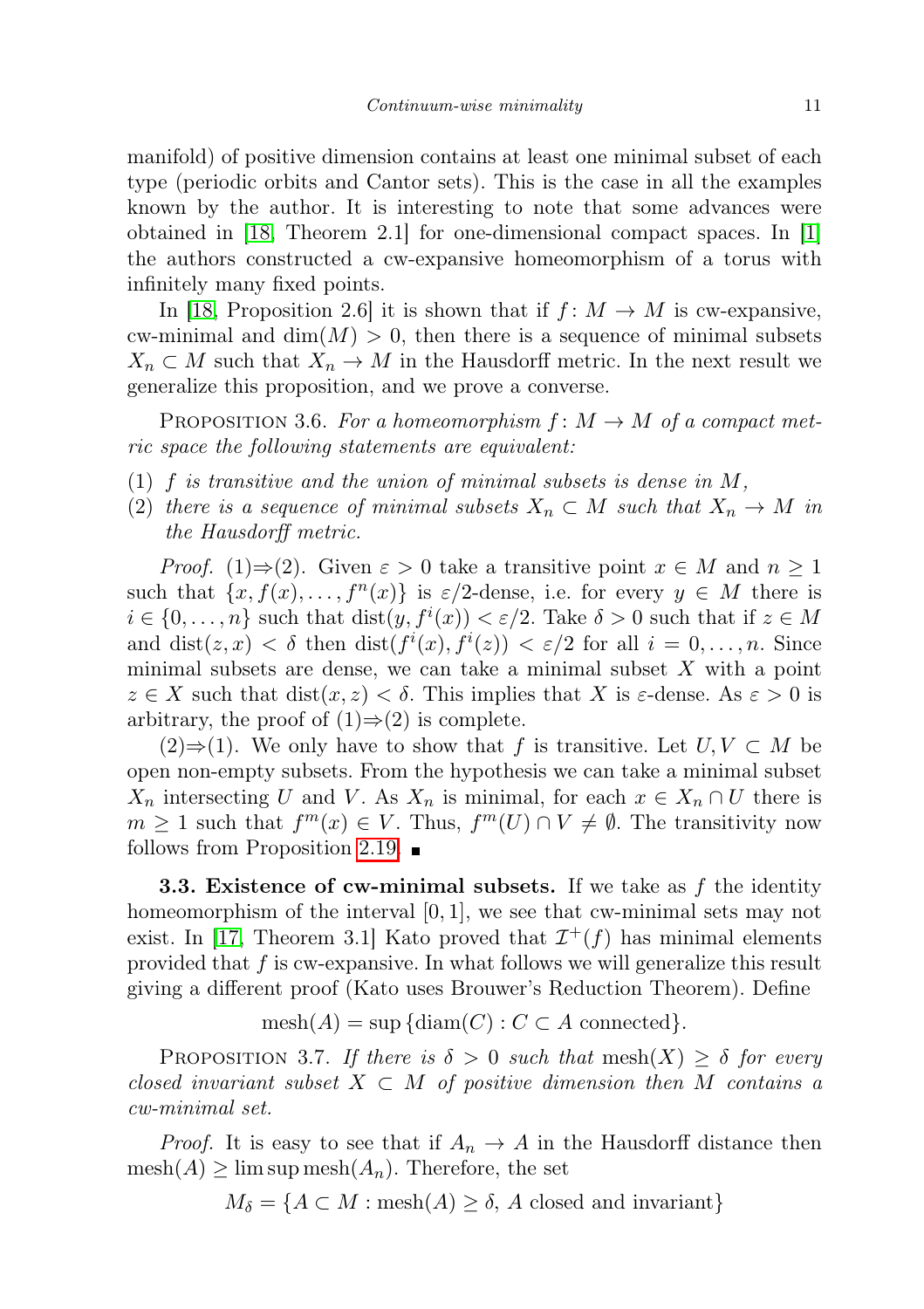is closed. Let  $\mu$  be a size function defined on the compact subsets of M (see [\[22\]](#page-24-7)). By definition, it is continuous and strictly increasing with respect to inclusion. Thus,  $\mu$  has a minimum at some member of  $M_{\delta}$ , which has to be cw-minimal.

Notice that cw-expansive homeomorphisms satisfy the hypothesis of Proposition [3.7.](#page-10-1) To give an application of this proposition we introduce a definition. We say that a closed invariant set is semisimple if every point of this set is contained in a minimal subset.

COROLLARY 3.8. If  $f: M \to M$  is cw-expansive with semisimple mincenter then  $\dim(M) = 0$ .

*Proof.* Arguing by contraposition, suppose that M has positive dimension. From Proposition [3.7](#page-10-1) we know that there is a cw-minimal subset  $X \subset M$ . By Proposition [3.5](#page-9-1) we know that  $f: X \to X$  is transitive and X is contained in the mincenter. If we take  $x \in X$  with orbit dense in X, we conclude that  $x$  does not belong to any minimal subset, contradicting the mincenter being semisimple.

<span id="page-11-1"></span>3.4. Characterizations of cw-minimality. We will give two characterizations of cw-minimality. The first one is essentially contained in [\[17,](#page-24-4) proof of Theorem 3.1, condition (∗)].

PROPOSITION 3.9. For a closed f-invariant subset  $X \subset M$  with  $\dim(X)$  $\geq 1$ , the following statements are equivalent:

- $(1)$  X is cw-minimal,
- (2) for every non-empty  $A \subset X$ , either  $\omega(A) = X$  or  $\dim(\omega(A)) = 0$ ,
- (3) for every non-empty  $A \subset X$  with  $\dim(A) \geq 1$ , either  $\omega(A) = X$  or  $\dim(\omega(A)) = 0.$

*Proof.* (1)⇒(2) follows from the fact that  $\omega(A)$  is closed and f-invariant. It is obvious that  $(2) \Rightarrow (3)$ . To prove that  $(3) \Rightarrow (1)$  suppose that  $Y \subset X$  is closed, f-invariant and dim(Y)  $\geq$  1. Applying the hypothesis for  $A = Y$  we conclude that  $\omega(Y) = X$ . Since Y is f-invariant we have  $\omega(Y) = Y$ , thus  $Y = X$ .

The next result is related to Proposition [2.18](#page-6-0) as it express cw-minimality in terms of uniform convergence.

<span id="page-11-2"></span><span id="page-11-0"></span>THEOREM 3.10. A homeomorphism  $f: M \to M$  is cw-minimal if and only if for every closed subset  $C \subset M$  satisfying

(3.1) 
$$
\inf_{n\geq 0} \operatorname{mesh}(f^n(C)) > 0
$$

<span id="page-11-3"></span>we have

(3.2) 
$$
\text{u lim sup } f^{n}(C) = M.
$$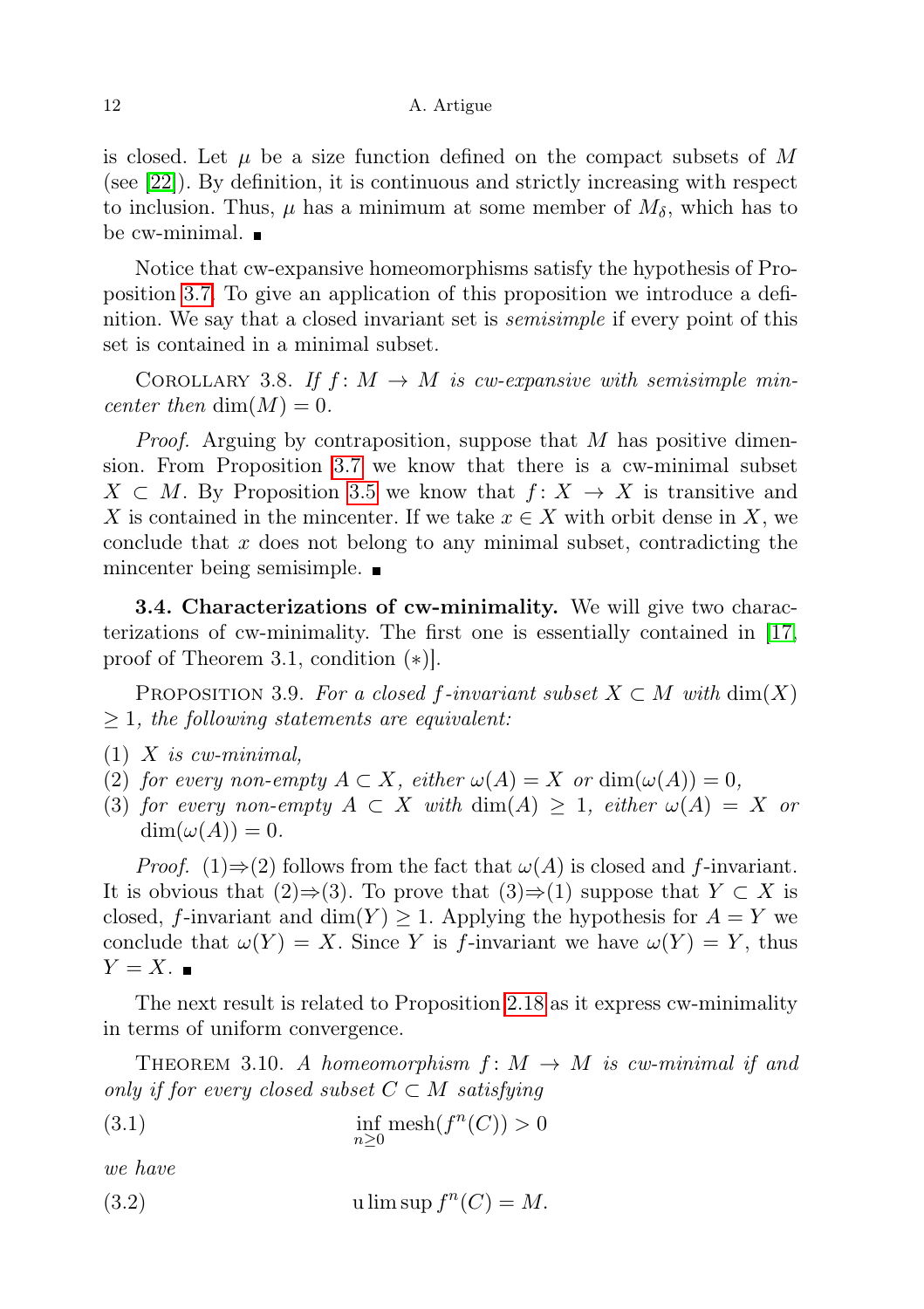*Proof.* (Direct) Towards a contradiction suppose that there are  $\varepsilon > 0$ and a divergent sequence  $m_N \to \infty$  such that for some  $C \subset M$  satisfying [\(3.1\)](#page-11-2),

$$
M \neq B_{\varepsilon} \Big( \bigcup_{i=0}^{N} f^{m_N + i}(C) \Big) \quad \text{ for all } N \ge 1.
$$

For each  $N \geq 1$  consider the compact set

$$
D_N = \bigcup_{i=0}^N f^{m_N + i}(C).
$$

Taking subsequences we can assume that  $D_N \to D_*$  and  $f^{m_N}(C) \to C_*$  in the Hausdorff distance, for some compact subsets  $C_*, D_* \subset M$ . We have  $M \neq B_{\varepsilon}(D_*)$  and  $\omega(C_*) \neq M$ . From [\(3.1\)](#page-11-2) we see that  $\dim(\omega(C_*)) \geq 1$ . Thus, as f is cw-minimal, we conclude that  $\omega(C_*) = M$ . This contradiction proves the direct part.

(Converse) Suppose that  $f$  is not cw-minimal. Then there is a closed invariant proper subset  $C \subset M$  of positive dimension. It is clear that C satisfies [\(3.1\)](#page-11-2). Since  $C \neq M$  and it is invariant, we have u lim sup  $f^{n}(C) \neq M$ and the proof is complete.

See [§4.1](#page-18-1) for an example showing that [\(3.1\)](#page-11-2) is necessary for [\(3.2\)](#page-11-3) to hold in the direct part of Theorem [3.10.](#page-11-0)

<span id="page-12-0"></span>**3.5. Cw-isolated sets.** Let  $X \subset M$  be a closed invariant subset. We say that X is (*dynamically*) isolated [\[10\]](#page-23-9) if there is an open neighborhood V of X such that if  $f^i(x) \in \text{clos}(V)$  for all  $i \in \mathbb{Z}$  then  $x \in X$  (equivalently,  $X =$  $\bigcap_{i\in\mathbb{Z}}f^{i}(\text{clos}(V))$ . We say that X is *cw-isolated* if there is a neighborhood U of X such that if  $C \subset M$  is a non-trivial continuum and  $f^{i}(C) \subset \text{clos}(U)$ for all  $i \in \mathbb{Z}$ , then  $C \subset X$ . In this case we say that U is a cw-isolating neighborhood of X.

REMARK 3.11. Every isolated set is cw-isolated.

<span id="page-12-1"></span>PROPOSITION 3.12. A closed invariant subset X is cw-isolated with cwisolating neighborhood U if and only if  $Z \setminus X$  is zero-dimensional, where  $Z = \bigcap_{i \in \mathbb{Z}} f^i(\text{clos}(U)).$ 

*Proof.* As  $Z \setminus X$  is locally compact we can apply Remark [2.1.](#page-2-4) To prove the direct part notice that  $C \subset Z \setminus X$  means  $f^i(C) \subset \text{clos}(U)$  for all  $i \in \mathbb{Z}$ and  $C \cap X = \emptyset$ . To prove the converse, suppose that  $f^i(C) \subset \text{clos}(U)$  for all  $i \in \mathbb{Z}$  where C is a non-trivial continuum not contained in X. As X is closed there is a non-trivial subcontinuum  $D \subset C$  which is disjoint from X. Thus,  $D \subset Z \setminus X$ , completing the proof.  $\blacksquare$ 

We say that a homeomorphism  $f: M \to M$  is expansive if there is  $\xi > 0$ such that  $dist(f^i(x), f^i(y)) \leq \xi$  for all  $i \in \mathbb{Z}$  implies  $x = y$ .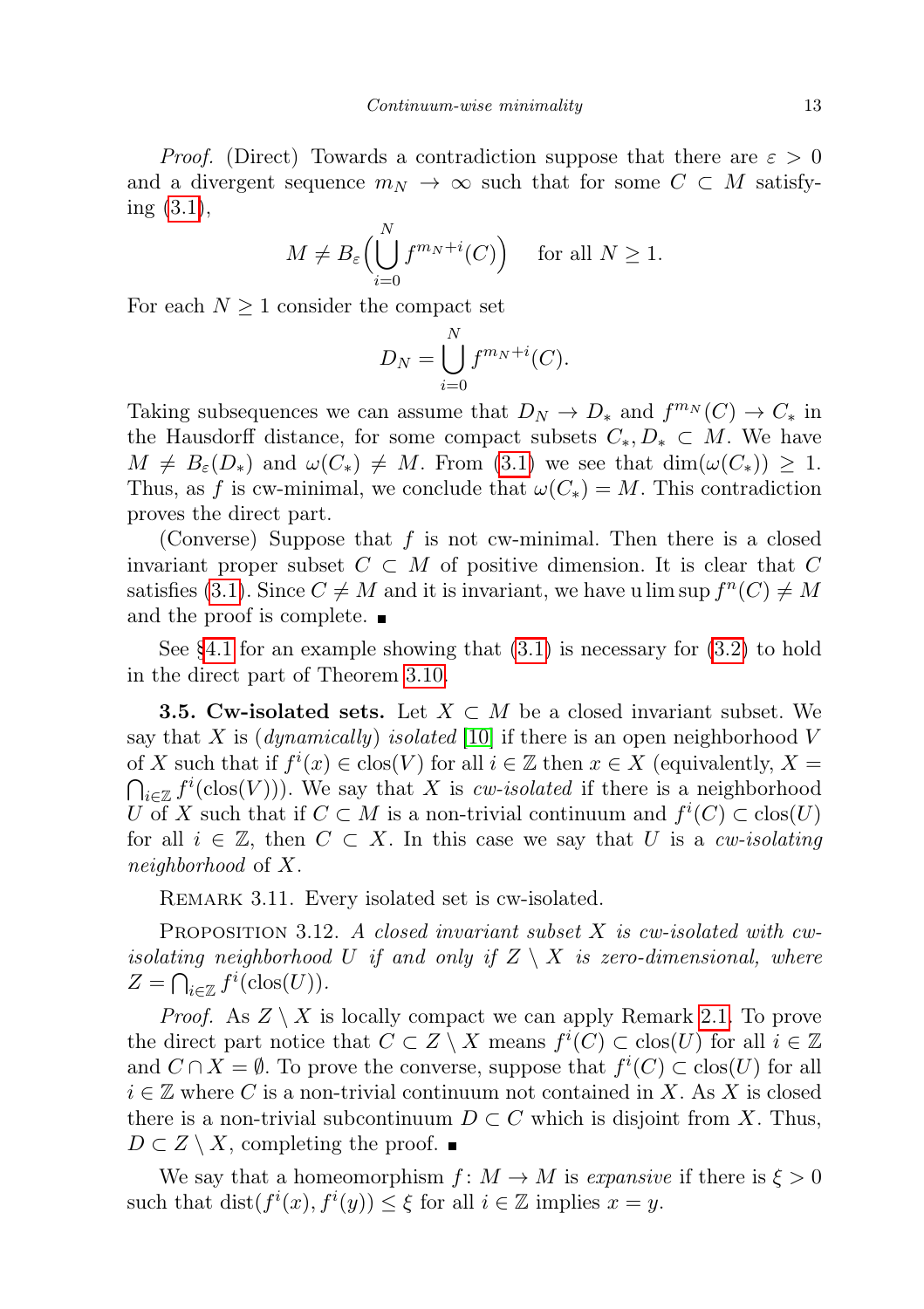REMARK 3.13. For an expansive homeomorphism every finite invariant subset is isolated.

PROPOSITION 3.14. For a cw-expansive homeomorphism every closed invariant subset of dimension zero is cw-isolated.

*Proof.* Suppose that  $X \subset M$  is closed, invariant and zero-dimensional and let  $\xi$  be a cw-expansivity constant. Consider open subsets  $U_1, \ldots, U_n$ , pairwise disjoint and covering X with  $\text{diam}(U_i) < \xi$  for all  $j = 1, \ldots, n$ . We will show that  $U = U_1 \cup \cdots \cup U_n$  is a cw-isolating neighborhood. From the construction, if a continuum is contained in  $U$  then it is contained in a unique  $U_j$ . Thus, if  $f^i(C) \subset U$  for all  $i \in \mathbb{Z}$ , where C is a continuum, then  $\dim(f^i(C)) < \xi$  for all  $i \in \mathbb{Z}$ , and cw-expansivity implies that C is a singleton. This finishes the proof.  $\blacksquare$ 

<span id="page-13-1"></span>PROPOSITION 3.15. For a cw-minimal homeomorphism every proper closed invariant subset is cw-isolated.

*Proof.* Suppose that  $X \subset M$  is a proper closed and invariant subset. Cw-minimality implies that it is zero-dimensional. Take any open set  $U$  such that  $X \subset U$  and  $\text{clos}(U) \neq M$ . Consider  $Z = \bigcap_{i \in \mathbb{Z}} f^i(\text{clos}(U))$ . As Z is closed, invariant and  $Z \neq M$ , cw-minimality implies that  $\dim(Z) = 0$ . The proof ends by applying Proposition [3.12.](#page-12-1)  $\blacksquare$ 

The next result allows us to find isolated and arbitrarily small extensions of any cw-isolated subset. The boundary of a subset V will be denoted by  $\partial V$ .

<span id="page-13-0"></span>THEOREM 3.16. If X is cw-isolated then for every neighborhood U of X there is an isolated subset Y such that  $X \subset Y \subset U$ . If in addition  $\dim(X)$  $= 0$  then dim(Y)  $= 0$ .

*Proof.* Let U be an open cw-isolating neighborhood of X and define

$$
Z = \bigcap_{i \in \mathbb{Z}} f^i(\text{clos}(U)).
$$

Take an open set V such that  $X \subset V$  and  $\text{clos}(V) \subset U$ . By Proposition [3.12](#page-12-1) we know that  $Z \setminus X$  is zero-dimensional, and consequently  $T = Z \setminus V$  is compact and zero-dimensional. For each  $x \in T \cap \partial V$  there is an open neighborhood  $W_x$  of x such that  $\partial W_x \cap T = \emptyset$  and  $\text{clos}(W_x) \subset U$ . As  $T \cap \partial V$  is compact we can take finitely many such neighborhoods,  $W_1, \ldots, W_n$ , covering  $T \cap \partial V$ . In this way,  $V' = V \cup W_1 \cup \cdots \cup W_n$  satisfies  $\partial V' \cap Z = \emptyset$  and  $X \subset V' \subset U$ . Define  $Y = \bigcap_{i \in \mathbb{Z}} f^i(\text{clos}(V'))$ . It is clear that  $X \subset Y$ . We will prove that Y is isolated with isolating neighborhood  $V'$ . For this purpose it only remains to show that  $Y \subset V'$ . Since  $Y \subset Z$  and  $\partial V' \cap Z = \emptyset$ , we conclude that  $Y \subset V'$ , which ends the proof.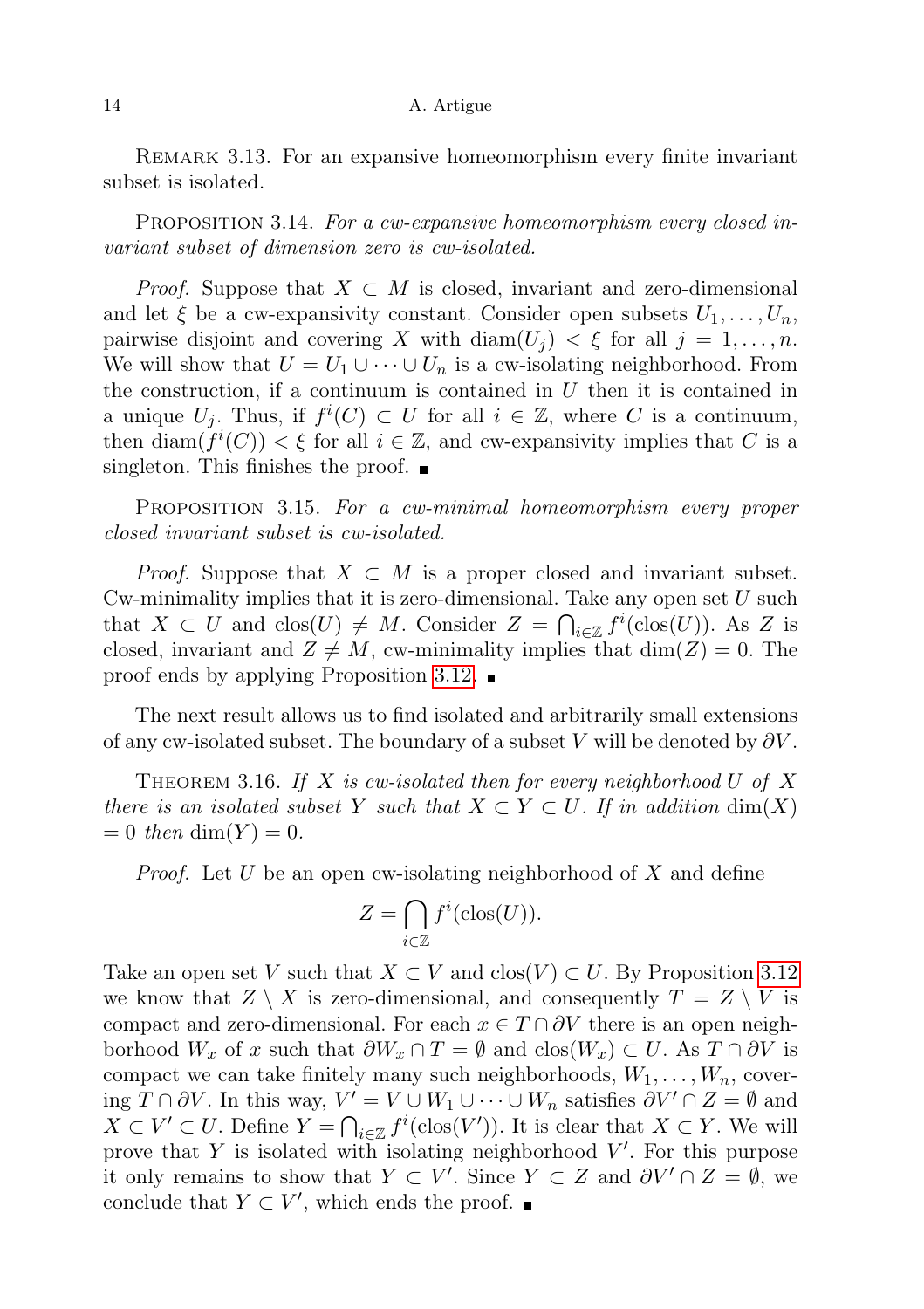<span id="page-14-0"></span>3.6. More characterizations. The next result is partially contained in [\[16,](#page-24-3) [17\]](#page-24-4) but here we do not assume cw-expansivity.

<span id="page-14-1"></span>THEOREM 3.17. Assume that  $\dim(M) > 0$ . The following are equivalent:

- $(1)$  f is cw-minimal,
- (2) for every non-trivial continuum  $A\subset M$  and every non-empty open  $U\subset M$ ,  $N(A, U) \neq \emptyset$ ,
- (3) every non-empty, open, invariant subset of M meets every non-trivial continuum  $A \subset M$ ,
- (4) for every non-empty, open, invariant subset U and every non-trivial continuum  $A \subset M$  the intersection  $A \cap U$  is dense in A,
- (5) for every non-trivial continuum  $A \subset M$ , Trans $(f) \cap A$  is a dense  $G_{\delta}$ subset of A,
- (6) f is transitive and the set  $M \setminus \text{Trans}(f)$  is zero-dimensional.

*Proof.* (1)⇒(2). For any non-trivial continuum  $A \subset M$  the closure of  $\bigcup_{i\in\mathbb{Z}}f^{i}(A)$  is invariant and has positive dimension and so equals M. Hence, any open set meets  $\bigcup_{i\in\mathbb{Z}}f^i(A)$ .

 $(2) \Rightarrow (3)$ . If  $i \in N(A, U)$  then there exists  $x \in A$  such that  $f^i(x) \in U$ . So if U is invariant then  $x \in U \cap A$ .

 $(3) \Rightarrow (4)$ . If  $x \in A$  and  $\varepsilon > 0$  then there exists a continuum  $B \subset A$  with  $x \in B$  and  $0 < \text{diam}(B) < \varepsilon$ . Since U meets B it follows that  $U \cap A$  is dense in A.

(4)⇒(5). By Proposition [2.19,](#page-7-2) if  $\beta$  is a countable basis of non-empty open subsets then

$$
A \cap \text{Trans}(f) = \bigcap_{U \in \mathcal{B}} \left[ A \cap \bigcup_{i \in \mathbb{Z}} f^i(U) \right]
$$

is a dense  $G_{\delta}$  subset of A.

 $(5) \Rightarrow (6)$ . Since dim $(M) > 0$ , there exists a non-trivial continuum  $A \subset M$ . Thus,  $A \cap \text{Trans}(f)$  is not empty and f is transitive. Hence, the  $F_{\sigma}$  set  $M \setminus \text{Trans}(f)$  contains no non-trivial continuum and so by Theorem [2.2,](#page-2-3)  $M \setminus \text{Trans}(f)$  is zero-dimensional.

 $(6) \Rightarrow (1)$ . If X is a closed invariant subset of M with  $\dim(X) > 0$  then  $(6)$ implies that X meets Trans(f). If  $x \in$  Trans(f) ∩ X then  $M = \text{clos}(\text{orb}(x))$  $\subset X$  because X is closed and invariant.  $\blacksquare$ 

<span id="page-14-2"></span>COROLLARY 3.18. A system f is cw-minimal if and only if  $M \setminus \text{Trans}(f)$ is a countable increasing union of dynamically isolated zero-dimensional closed invariant subsets.

*Proof.* (Direct) For each  $x \in M \setminus \text{Trans}(f)$  the closure of the orbit of  $x$  is a proper closed invariant set and so is zero-dimensional. By Propo-sition [3.15](#page-13-1) and Theorem [3.16](#page-13-0) there exists a proper open  $U_x \subset M$  which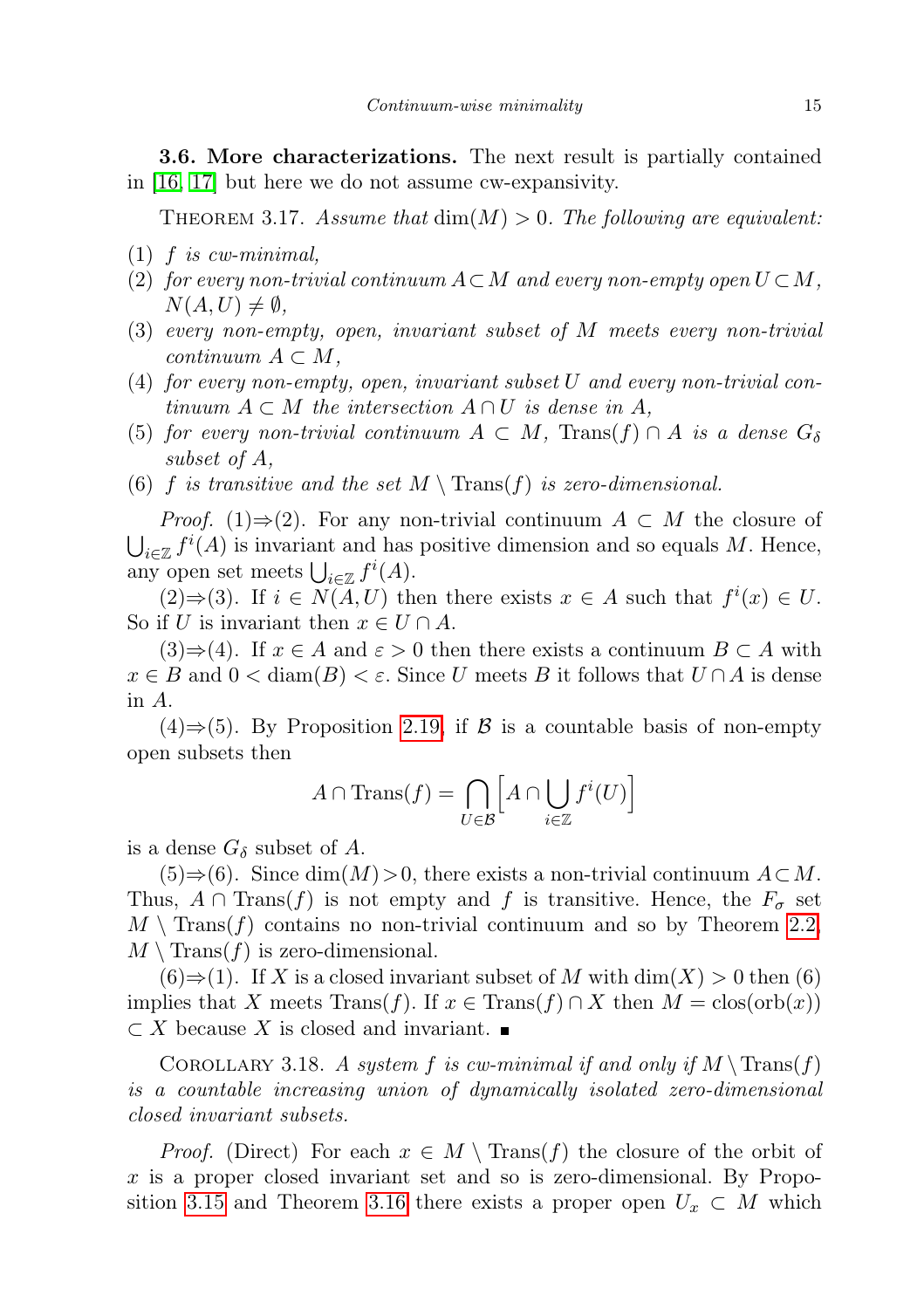contains  $\text{clos}(\text{orb}(x))$  and such that

$$
\operatorname{clos}(\operatorname{orb}(x)) \subset K_x = \bigcup_{i \in \mathbb{Z}} f^i(\operatorname{clos}(U_x)) \subset U_x.
$$

By the Lindelöf Theorem [\[12,](#page-23-3) Theorem 2-44] we can choose a countable open subcover  $\{U_{x_n}\}\$  of  $M \setminus \text{Trans}(f)$ . Each  $y \in M \setminus \text{Trans}(f)$  is contained in some  $U_{x_n}$  and so  $\text{clos}(\text{orb}(y)) \subset K_{x_n}$ . Since  $K_{x_n}$  is a proper closed invariant set, it is contained in  $M \setminus \text{Trans}(f)$ . Hence  $M \setminus \text{Trans}(f)$  is the union of the  $K_{x_n}$ 's.

To get an increasing union, count the  $K_{x_n}$ 's as  $K_1, K_2, \ldots$ . Now inductively let  $L_1 = K_1$  and we construct  $L_{k+1}$  dynamically isolated and containing  $K_1, \ldots, K_{k+1}$  by applying Theorem [3.16](#page-13-0) to  $L_k \cup K_{k+1}$ .

(Converse) From Theorem [2.2](#page-2-3) we know that the set of non-transitive points is zero-dimensional. Thus, the converse follows by Theorem [3.17.](#page-14-1)  $\blacksquare$ 

<span id="page-15-0"></span>COROLLARY 3.19. If f is cw-minimal with  $\dim(M) > 0$  then for any non-empty open subset U of M, the union of the non-trivial continua contained in U is dense in U. In particular, U has positive dimension.

*Proof.* Let V be a non-empty open subset of U and let A be a non-trivial continuum in M. From Theorem [3.17](#page-14-1) we know that  $N(A, V)$  is not empty. If  $i \in N(A, V)$  then  $f^{i}(A)$  is a non-trivial continuum with a point  $x \in f^{i}(A) \cap V$ . Assume that the  $\varepsilon > 0$  ball around x is contained in V. There exists a continuum B with  $x \in B$ ,  $0 < \text{diam}(B) < \varepsilon$  and  $B \subset f^{i}(A)$ . Hence,  $B \subset V$ . As V was arbitrary, the union of such B's is dense in U.

The next example shows that Corollary [3.19](#page-15-0) requires cw-minimality. It is an example of a transitive homeomorphism on a space of positive dimension with a dense, invariant open subset which is zero-dimensional.

EXAMPLE 3.20. Let K be a Cantor set and  $\sigma$  the shift homeomorphism on the product  $K^{\mathbb{Z}}$  (which is itself a Cantor set). Define  $d: K \to K^{\mathbb{Z}}$  so that  $d(c)_i = c$  for all  $i \in \mathbb{Z}$ . That is, d is an embedding onto the set of fixed points of  $\sigma$ . Let C be an arbitrary non-trivial continuum and let  $q: K \to C$  be an onto map (see for instance [\[12,](#page-23-3) Theorem 3-28]). Define  $M$  to be the quotient space of  $K^{\mathbb{Z}} \cup C$  with  $d(c)$  identified with  $q(c)$ . Thus,  $\sigma \cup id_{C}$  factors to a transitive map f on M, since  $K^{\mathbb{Z}} \setminus d(K)$  is a dense open invariant subset of dimension zero.

In contrast with open sets and transitivity (Proposition [2.21\)](#page-7-3), it is not true that cw-minimality implies  $N_{+}(C, U) \neq \emptyset$  for all subcontinua C and all non-empty open sets  $U$ . For example, take as  $C$  a stable arc of a periodic point of an Anosov diffeomorphism of the two-dimensional torus, as in [§4.1.](#page-18-1)

<span id="page-15-1"></span>LEMMA 3.21. If f is cw-minimal and  $C$  is a non-trivial continuum with  $\alpha(C) \neq M$  then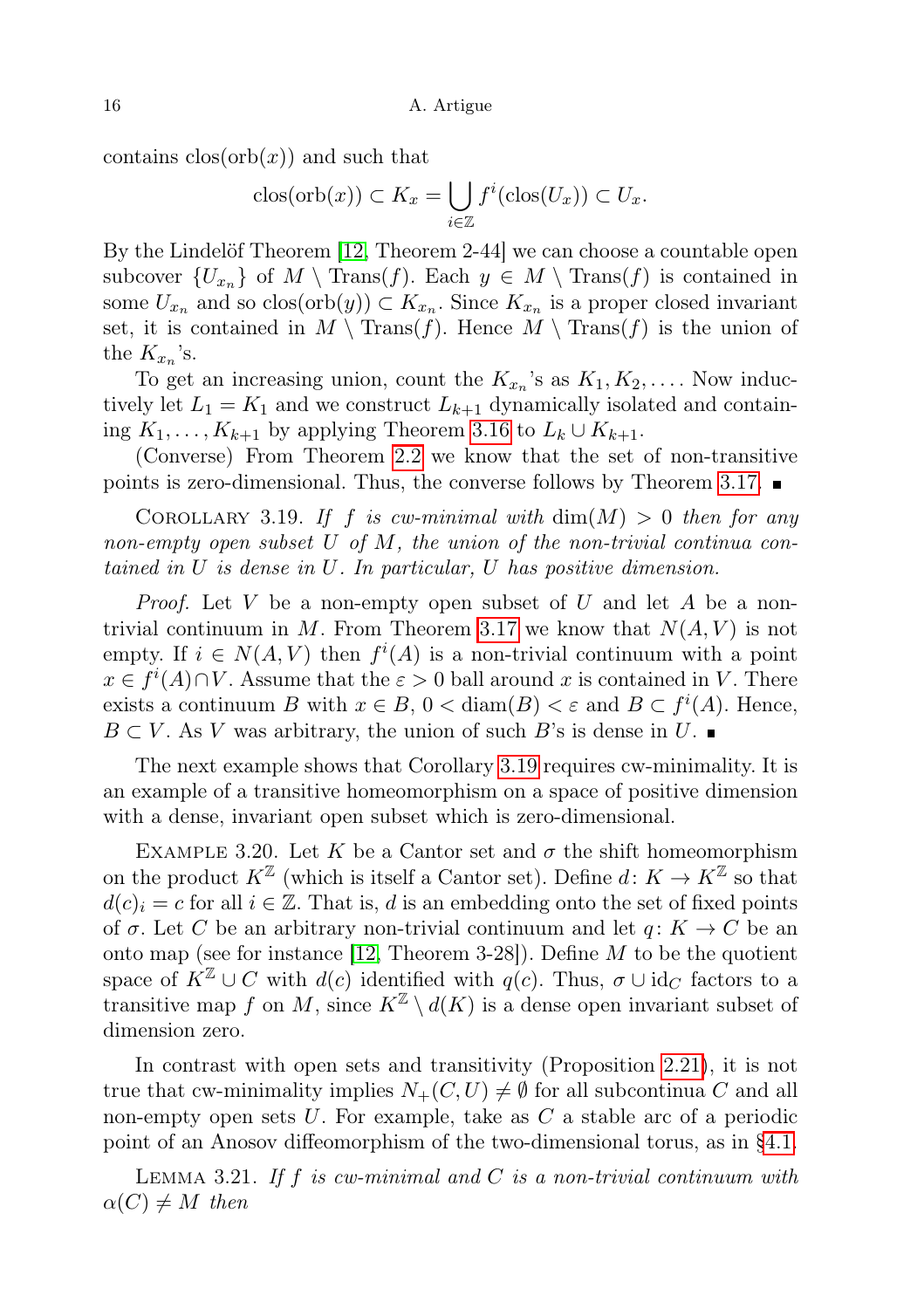- Trans<sub>−</sub> $(f) \cap C = \emptyset$ ,
- for every non-trivial subcontinuum  $D \subset C$ ,  $Trans_{+}(f) \cap D$  is a dense  $G_{\delta}$ subset of D and  $\omega(D) = M$ .

*Proof.* For each  $x \in C$  we have  $\alpha(x) \subset \alpha(C) \neq M$ , thus Trans<sub>−</sub>(f) ∩ C  $= \emptyset$ . If  $D \subset C$  is a non-trivial continuum then Trans $(f) \cap D$  is a dense  $G_{\delta}$  subset of D (Theorem [3.17\)](#page-14-1). From Proposition [3.4](#page-9-2) we know that M is perfect, thus we can apply Proposition [2.22](#page-8-2) to conclude that

 $\text{Trans}(f) \cap D = \text{Trans}_+(f) \cup \text{Trans}_-(f) \cap D = \text{Trans}_+(f) \cap D.$ 

Thus,  $\text{Trans}_+(f) \cap D$  is a dense  $G_\delta$  subset of D. For each  $x \in D \cap \text{Trans}_+(f)$ we have  $M = \omega(x) \subset \omega(C)$ .

<span id="page-16-0"></span>COROLLARY 3.22. A homeomorphism  $f$  is cw-minimal if and only if for every non-trivial continuum  $C \subset M$ , either  $\omega(C) = M$  or  $\alpha(C) = M$ .

*Proof.* The result is vacuous if  $dim(M) = 0$  and so we may assume that M has positive dimension. If  $f$  is cw-minimal and  $C$  is a non-trivial continuum with  $\alpha(C) \neq M$  then  $\dim(\alpha(C)) = 0$ . Applying Lemma [3.21](#page-15-1) we conclude that  $\omega(C) = M$ .

To prove the converse suppose that  $X \subset M$  is closed, invariant and has positive dimension. Take a non-trivial continuum  $C \subset X$ . If  $\omega(C)$  or  $\alpha(C)$ equals M then  $X = M$  and f is cw-minimal.

In the next remark we consider the case where  $\omega(C)$  and  $\alpha(C)$  both equal M.

REMARK 3.23. If  $D, E$  are continua with  $\alpha(D) \neq M, \omega(E) \neq M, D \cap E$  $\neq \emptyset$  and  $D \cap E$  is nowhere dense in  $C = D \cup E$  then C is a continuum in M and both Trans<sub>−</sub> $(f)$  and Trans<sub>+</sub> $(f)$  meet C but neither is dense in C, although the union (which is  $\text{Trans}(f)$ ) is. In order to illustrate this situation consider an example: if 0 is a fixed point for a hyperbolic automorphism of the two-dimensional torus, let  $D$  be a small arc through 0 on the stable manifold and  $E$  be a small arc through 0 on the unstable manifold.

From Corollary [3.22](#page-16-0) we trivially conclude that if  $f$  is cw-minimal and  $C \subset M$  is a non-trivial continuum then either  $\alpha(C)$  or  $\omega(C)$  has positive dimension (as at least one of them equals  $M$ ). Next we prove that this is also true for cw-expansivity.

COROLLARY 3.24. If f is cw-expansive or cw-minimal and  $C \subset M$  is a non-trivial continuum then either  $\alpha(C)$  or  $\omega(C)$  has positive dimension.

Proof. The case of f cw-minimal follows from Corollary [3.22.](#page-16-0) Assume that f is cw-expansive with cw-expansivity constant  $\xi > 0$ . Suppose that C is a non-trivial continuum with  $\alpha(C)$  and  $\omega(C)$  zero-dimensional. By Propo-sition [2.17](#page-6-1) we have  $\text{diam}(f^i(C)) \to 0$  as  $i \to \pm \infty$ . Take  $n \geq 0$  such that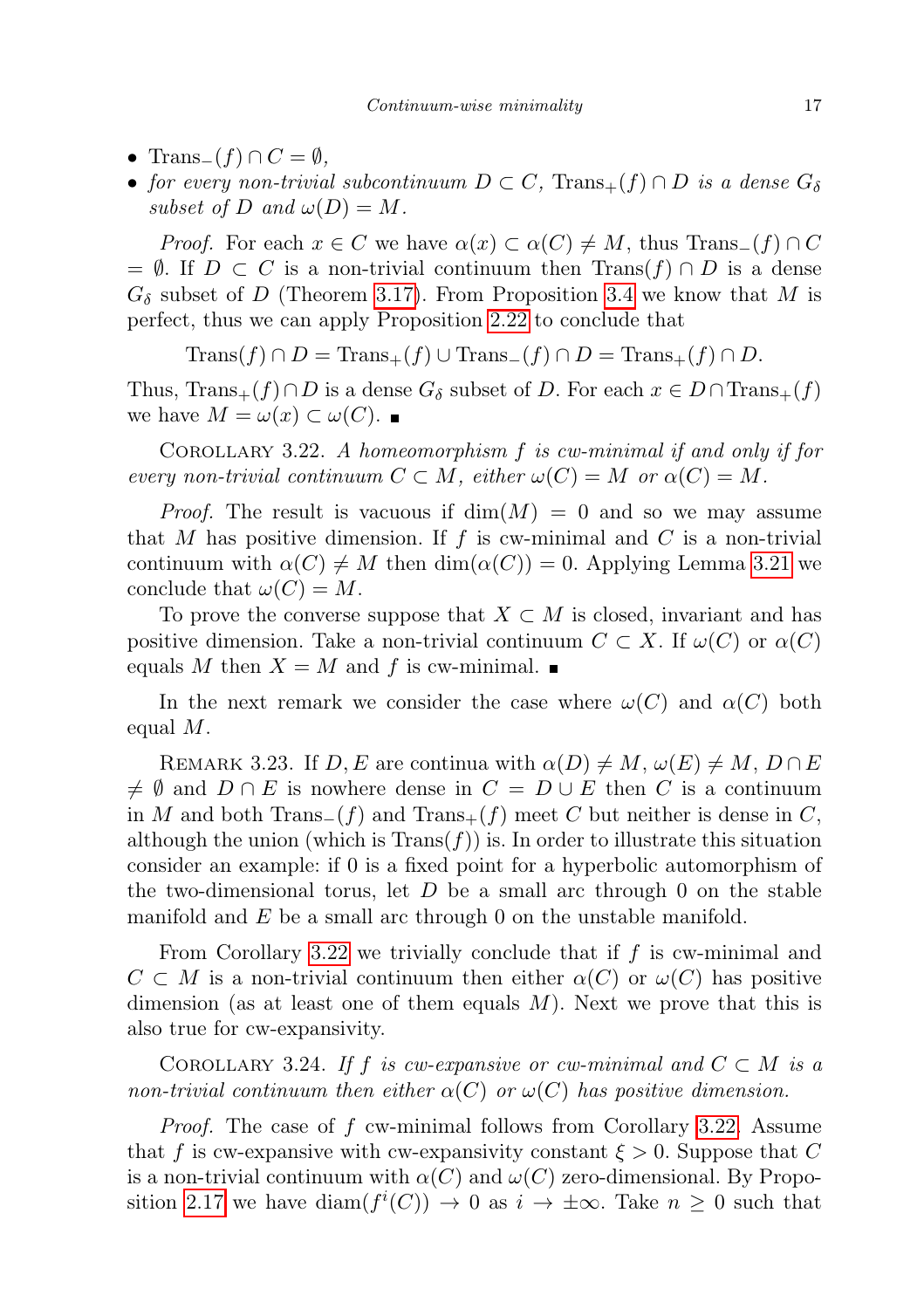$\text{diam}(f^{i}(C)) \leq \xi$  for  $|i| \geq n$  and a non-trivial subcontinuum  $D \subset C$  such that  $\text{diam}(f^i(D)) \leq \xi$  for  $|i| \leq n$ . Thus,  $\text{diam}(f^i(D)) \leq \xi$  for all  $i \in \mathbb{Z}$ . This contradicts cw-expansivity.

<span id="page-17-1"></span>**3.7. Sensitivity.** Following [\[16\]](#page-24-3) we say that f is *sensitive* if there is  $\xi > 0$  such that if  $x \in M$  and U is any neighborhood of x in M, then there are  $y \in U$  and  $n \geq 0$  such that  $dist(f^{n}(x), f^{n}(y)) > \xi$ . The next result will be used below, its proof is direct and allows us to see sensitivity as positive open-wise expansivity.

PROPOSITION 3.25. The following are equivalent:

- $(1)$  f is sensitive,
- (2) there is  $\xi > 0$  such that

$$
W_{\xi}^{s}(x) = \{ y \in M : \operatorname{dist}(f^{n}(x), f^{n}(y)) \le \xi \text{ for all } n \ge 0 \}
$$

has empty interior for all  $x \in M$ ,

(3) there is  $\varepsilon > 0$  such that if  $U \subset M$  is a non-empty open subset then there is  $n \geq 0$  such that  $\text{diam}(f^n(U)) > \varepsilon$ .

<span id="page-17-2"></span>LEMMA 3.26. If f is cw-minimal, M is locally connected and  $X \subset M$ is a proper closed invariant subset then there is a non-trivial continuum C such that  $C \cap X \neq \emptyset$  and  $\text{diam}(f^n(C)) \to 0$  as  $n \to \infty$ .

*Proof.* From Proposition [2.21](#page-7-3) we can take  $y \in \text{Trans}_{+}(f)$  such that  $y \notin X$ . Take any  $x \in X$  and  $n_k \to \infty$  such that  $f^{n_k}(y) \to x$ . Since M is locally connected, we can take continua  $D_k$  such that  $x, f^{n_k}(y) \in D_k$  and  $diam(D_k) \to 0$  as  $k \to \infty$ . By Proposition [3.15,](#page-13-1) X is cw-isolated. Take  $\varepsilon > 0$ such that  $B_{\varepsilon}(X)$  is a cw-isolating neighborhood of X and  $y \notin B_{\varepsilon}(x)$ .

Notice that  $\text{diam}(f^{-n_k}(D_k)) \geq \varepsilon$  because  $y, f^{-n_k}(x) \in f^{-n_k}(D_k)$  and  $f^{-n_k}(x) \in X$ . Therefore, we can take  $m_k \geq 0$  such that  $\text{diam}(f^{-n}(D_k)) \leq \varepsilon$ for all  $0 \leq n \leq m_k$  and  $\text{diam}(f^{-m_k}(D_k)) \geq \varepsilon$ . As  $\text{diam}(D_k) \to 0$  the continuity of f implies  $m_k \to \infty$ . Define  $E_k = f^{-m_k}(D_k)$ . Taking a subsequence if needed we can assume that  $E_k \to C$  in the Hausdorff distance. We find that C is a continuum,  $\text{diam}(C) \geq \varepsilon$ ,  $\text{diam}(f^n(C)) \leq \varepsilon$  for all  $n \geq 1$  (since  $m_k \to \infty$ ) and  $C \cap X \neq \emptyset$ .

This implies that  $f^n(C) \subset B_{\varepsilon}(X)$  for all  $n \geq 1$  and  $\omega(C) \subset B_{\varepsilon}(X) \neq M$ . The cw-minimality implies that  $\omega(C)$  is zero-dimensional. By Proposition [2.17](#page-6-1) we conclude that  $\text{diam}(f^n(C)) \to 0$ .

<span id="page-17-0"></span>THEOREM 3.27. If M is locally connected,  $\dim(M) > 0$  and f is cwminimal then f is either minimal or sensitive.

*Proof.* Suppose that  $M$  is not minimal; then there is a proper minimal subset  $X \subset M$ . As f is cw-minimal, X is zero-dimensional. From Propo-sition [3.15](#page-13-1) we know that X is cw-isolated. As M is locally connected, by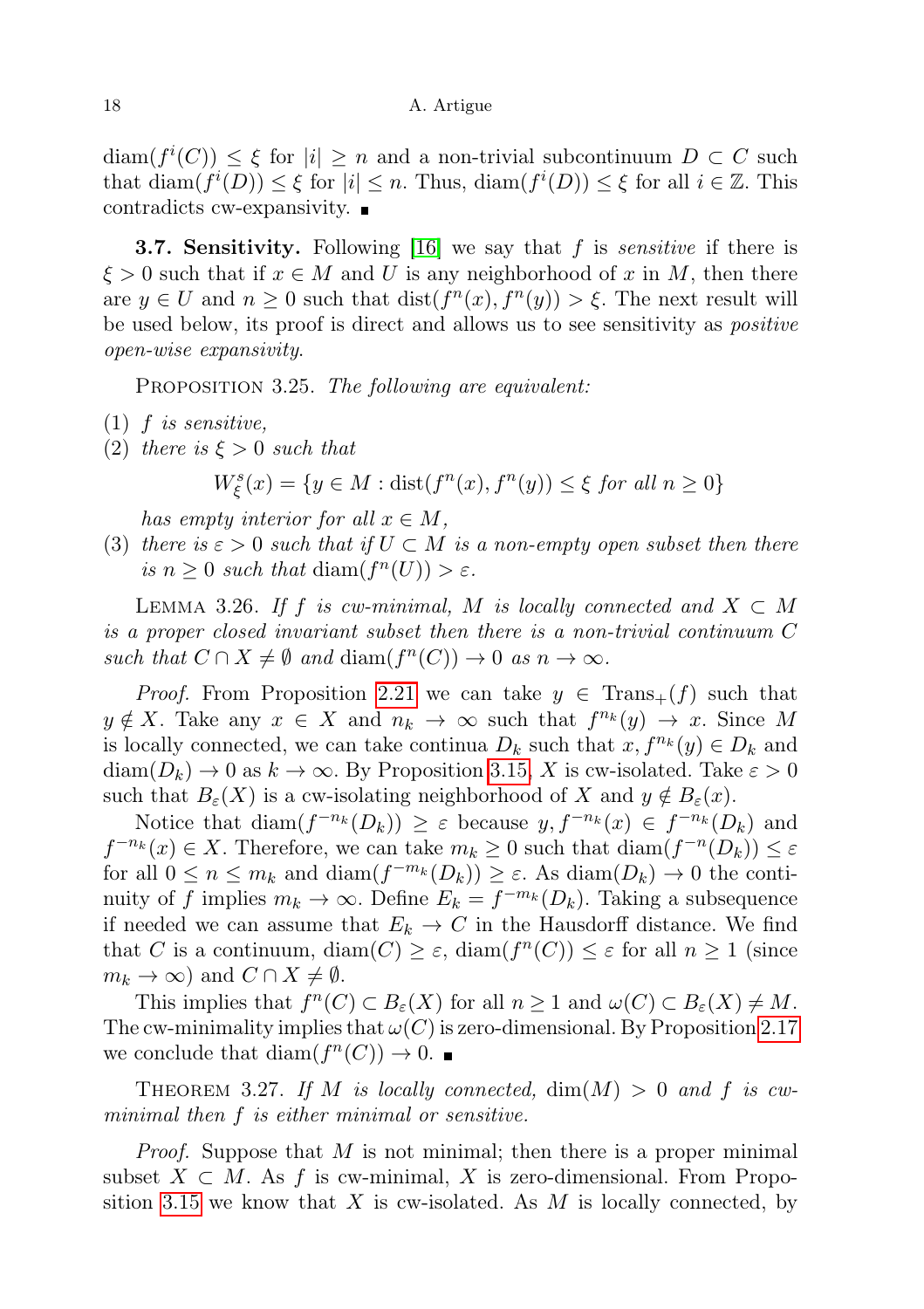Lemma [3.26](#page-17-2) there is a continuum C such that  $\omega(C) = X$  and  $\alpha(C) = M$ . Consider open subsets  $V, W \subset M$  such that  $X \subset W$  and  $\text{clos}(V) \cap \text{clos}(W)$ =  $\emptyset$ . Take  $\varepsilon > 0$  such that  $dist(v, w) > \varepsilon$  for all  $v \in V$  and all  $w \in W$ . Consider  $n_1 \geq 0$  such that  $f^n(C) \subset W$  for all  $n \geq n_1$ .

To show that f is sensitive let  $U \subset M$  be any non-empty open subset. As  $\alpha(C) = M$ , there is  $n_2 \geq 0$  such that  $f^{-n_2}(C) \cap U \neq \emptyset$ . From Theorem [3.17](#page-14-1) and Proposition [3.4](#page-9-2) we know that  $f$  is transitive and  $M$  is perfect. By Propo-sition [2.21](#page-7-3) we can take  $n_3 \geq n_1 + n_2$  such that  $f^{n_3}(U) \cap V \neq \emptyset$ . Consider  $x \in U \cap f^{-n_3}(V)$  and  $y \in U \cap f^{-n_2}(C)$ . Thus,  $f^{n_3}(x) \in V$  and  $f^{n_3}(y) \in V$  $f^{n_3-n_2}(C) \subset W$  (since  $n_3 - n_2 \geq n_1$ ). Therefore,  $dist(f^{n_3}(x), f^{n_3}(y)) > \varepsilon$ and so f is sensitive.  $\blacksquare$ 

<span id="page-18-0"></span>4. Analysis of some examples. This section is devoted to providing examples illustrating our results. The pseudo-Anosov maps in [§4.1](#page-18-1) are interesting examples of cw-minimality since we can see and understand local stable sets and their associated invariant singular foliations. The minimal systems in [§4.2](#page-18-2) also constitute an interesting class of examples. However, we are interested in cw-minimality beyond minimality. In [§4.3](#page-19-1) we show that Anosov diffeomorphisms may not be cw-minimal and in [§4.4](#page-19-2) we consider Kato's continuum-wise full expansivity. We prove Theorem [4.2](#page-19-0) to obtain some non-trivial examples of cw-minimal homeomorphisms. The examples in [§4.5](#page-20-0) are cw-minimal homeomorphisms with only one minimal subset.

<span id="page-18-1"></span>4.1. Pseudo-Anosov homeomorphisms. In [\[15,](#page-24-5) Proposition 2.4] it is shown that Anosov diffeomorphisms of the two-torus are cw-minimal. Essentially the same proof shows that pseudo-Anosov homeomorphisms of higher genus surfaces are cw-minimal. These dynamics are known to be expansive. On the two-sphere a pseudo-Anosov homeomorphism with 1-prong singularities of the stable and unstable foliations is cw-minimal, cw-expansive but not expansive.

Considering these examples let us say some words about [\(3.1\)](#page-11-2) in Theo-rem [3.10.](#page-11-0) Let C be a stable arc of an Anosov diffeomorphism  $f$  of the twotorus M. As we said, f is cw-minimal. Since C is stable,  $\text{diam}(f^n(C)) \to 0$ as  $n \to \infty$  and [\(3.1\)](#page-11-2) is not true for the arc C. If C is contained in the stable manifold of a periodic point, we easily see that [\(3.2\)](#page-11-3) does not hold. But even if C is contained in the stable manifold of a transitive point  $x \in M$  (in which case  $\omega(x) = M$ , [\(3.2\)](#page-11-3) cannot be true because f is not minimal and by Proposition [2.18](#page-6-0) the limit in [\(3.2\)](#page-11-3) cannot be uniform.

<span id="page-18-2"></span>4.2. Minimal homeomorphisms. From the definitions it is easy to see that every minimal  $X \subset M$  with  $\dim(X) \geq 1$  is cw-minimal. Notice that by Theorem [2.3](#page-2-2) these examples cannot be cw-expansive.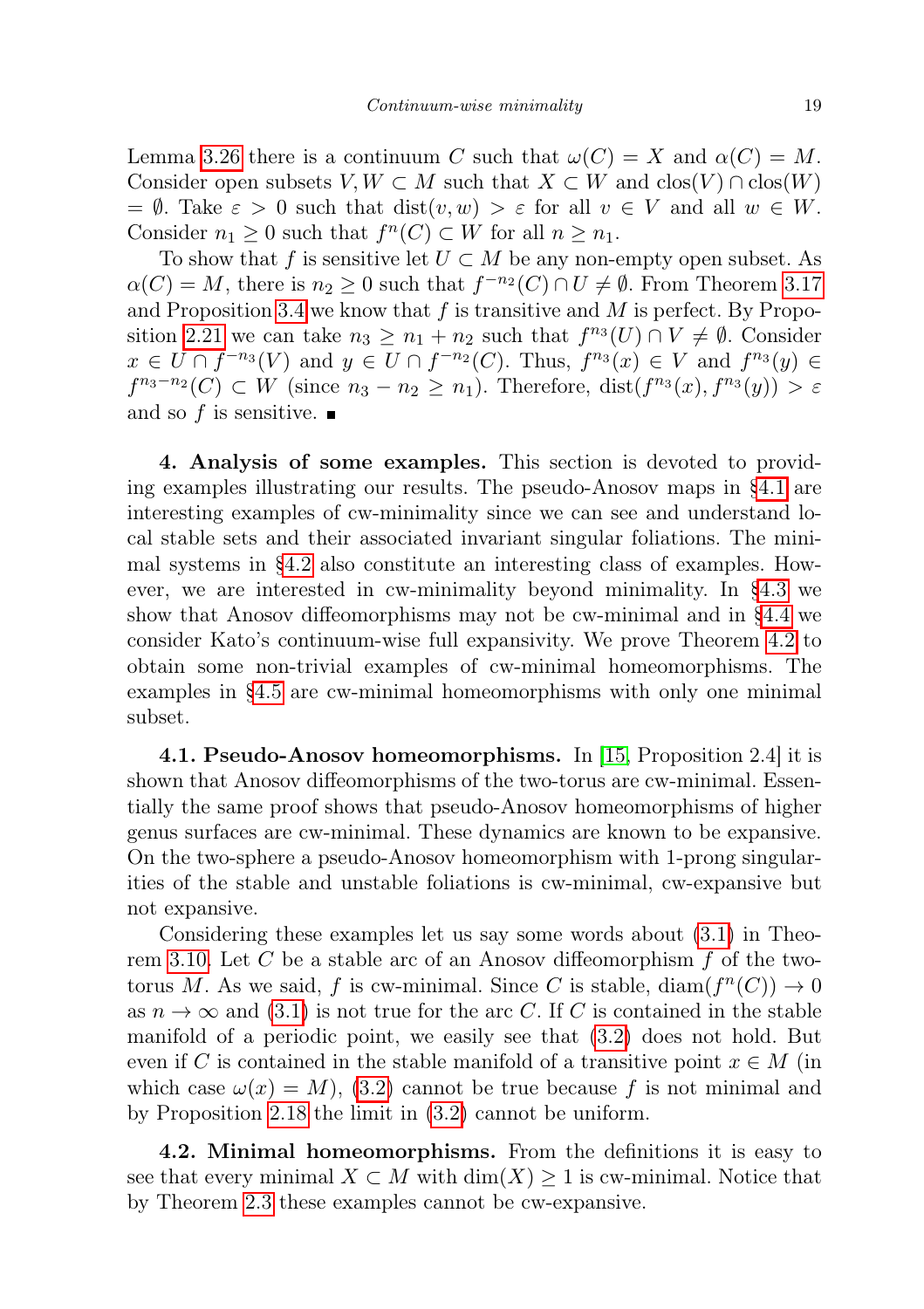In [\[17,](#page-24-4) Remark 3.3] it is shown that the connected components of a cwminimal and cw-expansive set have diameter bounded away from zero. Let us show that these hypotheses are necessary.

First, consider the example in [\[11\]](#page-23-10) which is a minimal homeomorphism of a compact subset of the plane with positive dimension. As we said, this implies that it is cw-minimal but cannot be cw-expansive. The phase space contains non-trivial connected components of arbitrarily small diameter (the reader is referred to [\[11\]](#page-23-10) for an explicit construction). This shows that the hypothesis of cw-expansivity is needed in [\[17,](#page-24-4) Remark 3.3].

Second, let us show that cw-minimality is also needed in [\[17,](#page-24-4) Remark 3.3]. Let  $f: X \to X$  be an Anosov diffeomorphism of the two-torus and  $g: Y \to Y$ a homeomorphism with two fixed points and a third orbit going from one of the fixed points to the other. Let  $Z = X \times Y$  and  $h: M \to M$  be the product  $h = f \times g$ . Consider a small wandering stable compact arc  $\gamma \subset Z$ and define M as the closure of  $\bigcup_{i\in\mathbb{Z}}h^i(\gamma)$ . From the construction it is clear that the restriction  $h: M \to M$  is cw-expansive and it contains arbitrarily small connected components, namely the positive iterates of  $\gamma$ .

<span id="page-19-1"></span>4.3. Higher-dimensional Anosov diffeomorphisms. Let us show that in general Anosov diffeomorphisms need not be cw-minimal. Indeed, if  $f_i$  is an Anosov diffeomorphism on  $M_i$ ,  $i = 1, 2$ , we can take the product  $g = f_1 \times f_2$ , a minimal subset  $X \subset M_1$ , and consider the proper, closed, g-invariant subset  $X \times M_2$ , which has positive dimension. This shows that the Anosov diffeomorphism  $g$  is not cw-minimal.

<span id="page-19-2"></span>4.4. Continuum-wise full expansivity. Following [\[14,](#page-24-1) [15\]](#page-24-5) we say that a homeomorphism  $f: X \to X$  is continuum-wise fully expansive if for all  $\varepsilon > 0$ and  $\delta > 0$ , there is  $N \geq 1$  such that if A is a subcontinuum of X with diam A  $> \delta$ , then either  $\text{dist}_H(f^n(A), X) < \varepsilon$  for all  $n > N$ , or  $\text{dist}_H(f^{-n}(A), X) < \varepsilon$ for all  $n > N$ . Such systems will also be called *CF-expansive*. In the next result we collect some known properties of CF-expansivity.

<span id="page-19-3"></span>PROPOSITION 4.1. If  $f: X \to X$  is CF-expansive then X is connected and f is topologically mixing, cw-minimal, cw-expansive, and for each nondegenerate subcontinuum  $A \subset X$ , either  $f^{n}(A) \to X$  or  $f^{-n}(A) \to X$  as  $n \to \infty$ .

The topologically mixing part of Proposition [4.1](#page-19-3) is shown in [\[14,](#page-24-1) Theorem 3.5]. The other properties are direct from the definitions. From [§4.3](#page-19-1) we know that the product of cw-minimal homeomorphisms may not be cw-minimal. The next result gives some conditions to obtain a cw-minimal product.

<span id="page-19-0"></span>THEOREM 4.2. Let  $f: X \to X$  and  $g: Y \to Y$  be homeomorphisms of compact metric spaces such that f is CF-expansive,  $\dim(X) > 0$ , and con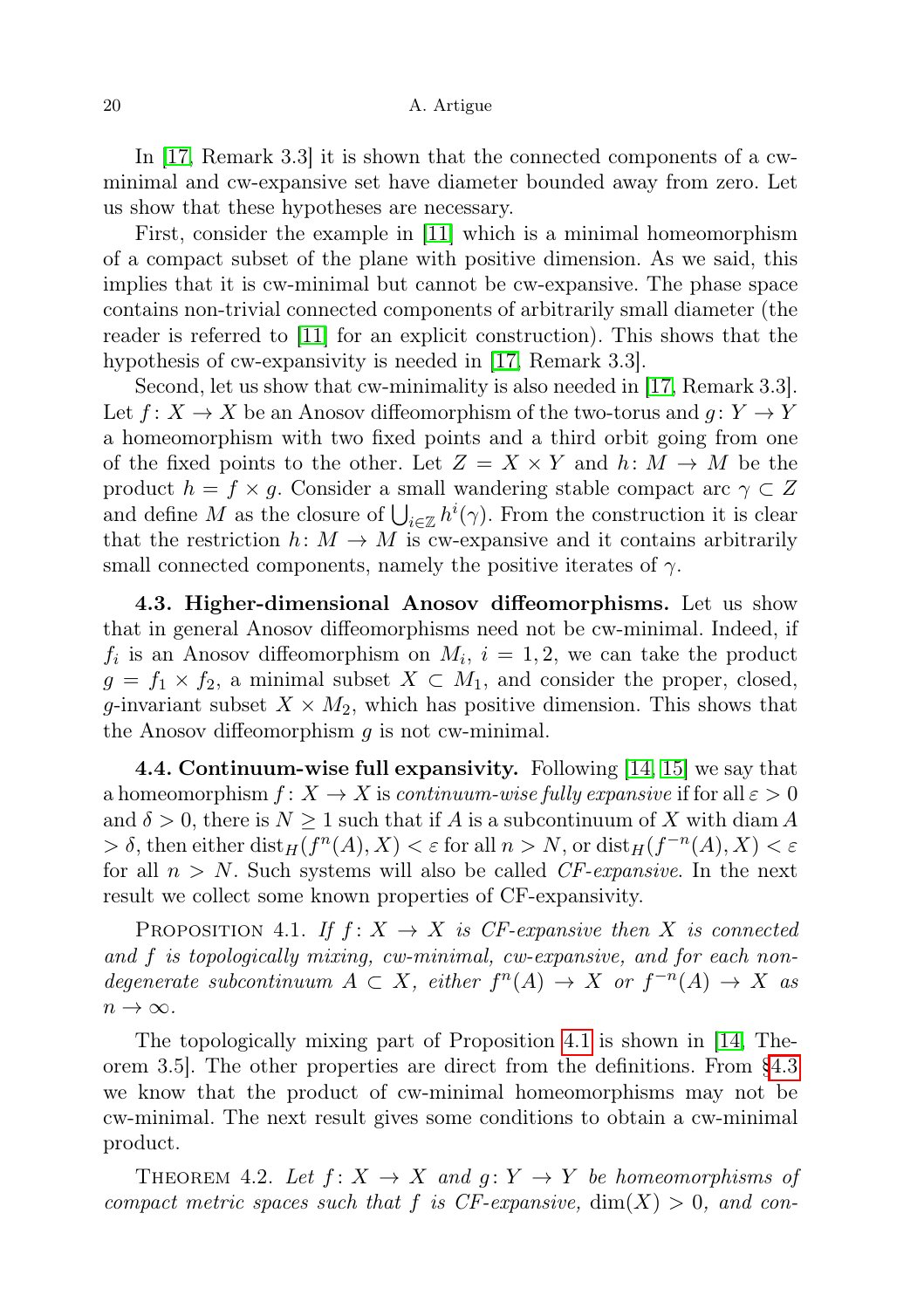sider the product  $h = f \times g$  defined on  $Z = X \times Y$ . Under these conditions, h is cw-minimal if and only if g is minimal and  $dim(Y) = 0$ .

*Proof.* Suppose that h is cw-minimal. We will show that  $\dim(Y) = 0$ . As  $X$  is not a singleton and  $f$  is CF-expansive, there is a minimal subset  $A \subset X$ ,  $A \neq X$ . The product  $A \times Y \subset Z$  is h-invariant and closed. Since h is cw-minimal, this implies that  $\dim(A \times Y) = 0$  and  $\dim(Y) = 0$ .

To prove that q is minimal take a closed q-invariant subset  $B \subset Y$ . The product  $X \times B$  is closed, h-invariant and has positive dimension. Since h is cw-minimal, this implies that  $B = Y$ . This proves that g is minimal.

To prove the converse, assume that g is minimal and  $\dim(Y) = 0$ . Take  $C \subset Z$  h-invariant, closed and of positive dimension. Since  $\dim(Y) = 0$ there is a non-singleton continuum  $D \subset X$  and a point  $y \in Y$  such that  $D \times \{y\} \subset C$ . Since f is CF-expansive we can suppose that  $f^{(n)}(D) \to X$  as  $n \to \infty$  (the  $-\infty$  case is analogous). This and the minimality of g imply that  $\omega(D \times \{y\}) = X \times Y$  (the  $\omega$ -limit with respect to h). As C is h-invariant, we conclude that  $C = X \times Y$ . This proves that h is cw-minimal.

In the following remarks we give some examples and applications of the previous results.

REMARK 4.3. As the product of cw-expansive homeomorphisms is cw-expansive, if in Theorem [4.2](#page-19-0) we know that q is cw-expansive then h is cwexpansive. Notice that if  $\dim(Y) = 0$  then q is cw-expansive (trivially). If Y is disconnected then h is not CF-expansive (because only connected spaces admit CF-expansive homeomorphisms, recall Proposition [4.1\)](#page-19-3). If  $q$  is minimal and Y has infinitely many points then  $h$  has no periodic point and is cw-expansive and cw-minimal. This remark is related to [\[17,](#page-24-4) Example 3.5].

Let us give another example, this time on a Peano continuum and with periodic points.

REMARK 4.4. Consider the product of an Anosov diffeomorphism of the two-dimensional torus and a periodic orbit of period 2. The phase space is a disjoint union of two tori which are permuted by the dynamics. Consider the quotient homeomorphism obtained by identifying two fixed points of the two components. In this way the phase space is now a Peano continuum. The quotient homeomorphism is expansive, cw-minimal but not CF-expansive.

<span id="page-20-0"></span>4.5. Cw-minimality with trivial mincenter. We will construct a cwminimal homeomorphism with a fixed point and no other minimal subset. Let M be smooth compact manifold with a non-vanishing vector field  $v$ generating a flow  $\phi$  on M. Take any  $p \in M$  and a non-negative smooth function  $\rho: M \to \mathbb{R}$  vanishing only at p. Let  $\psi: \mathbb{R} \times M \to M$  be the flow induced by the vector field  $\rho v$ . Finally, let  $f = \psi_1 : M \to M$  be the time-1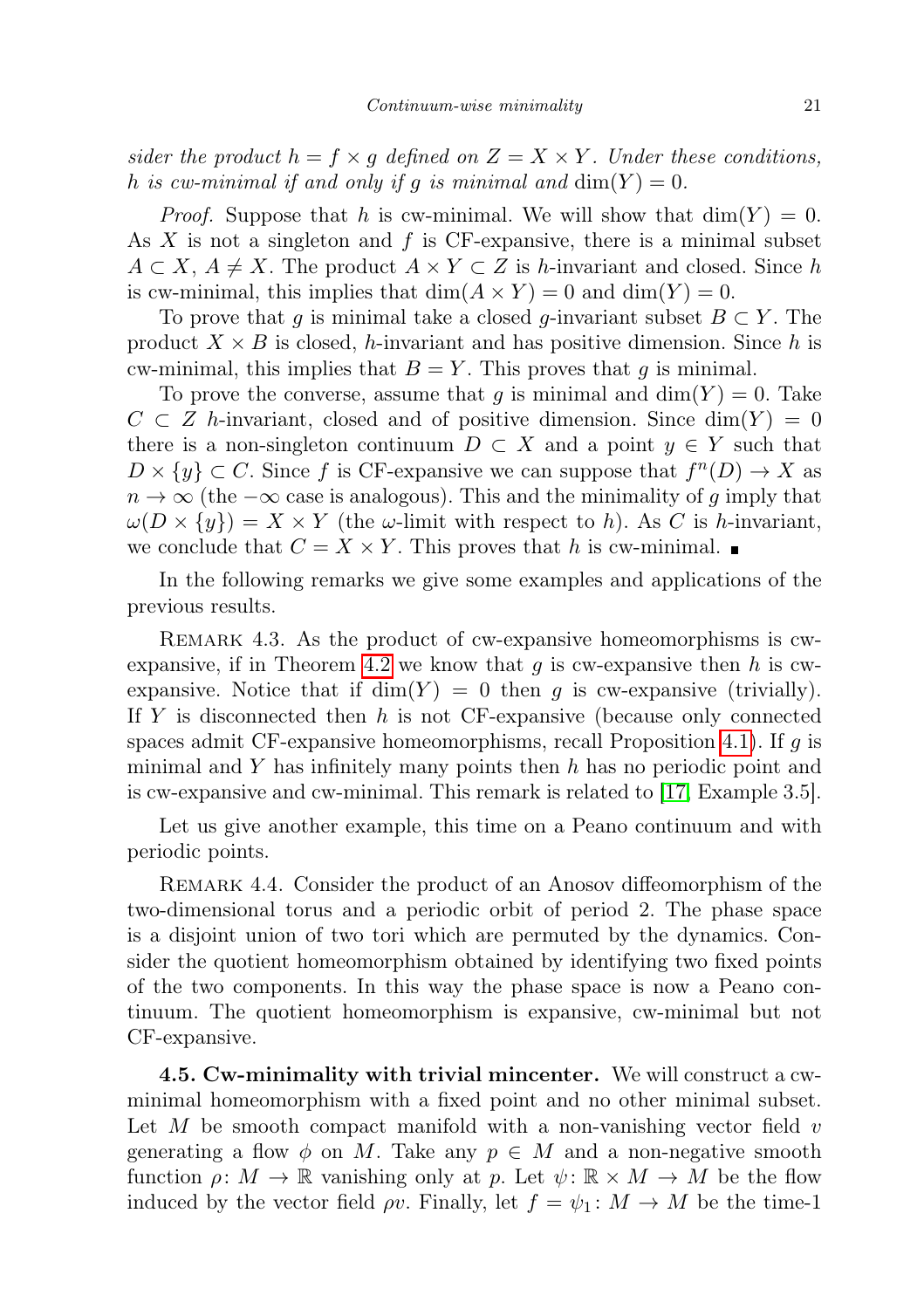#### 22 A. Artigue

homeomorphism induced by  $\psi$ . It is clear that p is a fixed point of f. We will show that if  $\phi$  is minimal then f is cw-minimal and  $\{p\}$  is the unique minimal subset.

We say that  $\psi$  is *topologically mixing* if for any non-empty open subsets  $U, V \subset M$  there is  $T > 0$  such that  $\psi_t(U) \cap V \neq \emptyset$  for all  $t > T$ . The corresponding definition for a homeomorphism is analogous. Note that every topologically mixing system is transitive.

<span id="page-21-1"></span>LEMMA 4.5. If  $p \in \text{Trans}_+(\phi) \cap \text{Trans}_-(\phi)$  then  $\psi$  and f are topologically mixing.

In  $[2,$  Theorem 9.2 there is a proof of Lemma [4.5](#page-21-1) for M the twodimensional torus. However, with obvious modifications, that proof works for a higher-dimensional manifold.

PROPOSITION 4.6. If  $\phi$  is minimal then  $\text{Trans}(f) = M \setminus \{p\}$ . Consequently, f is cw-minimal and  $\{p\}$  is the unique minimal subset.

*Proof.* Let  $x \neq p$ . As  $\phi$  is minimal we know that  $x \in \text{Trans}_{+}(\psi) \cup$ Trans<sub>−</sub>( $\psi$ ). Suppose that  $x \in \text{Trans}_+(\psi)$  (the other case is analogous). By Lemma [4.5,](#page-21-1) f is transitive. Since M is perfect we can apply Proposition [2.21](#page-7-3) to obtain  $y \in \text{Trans}_{+}(f)$ . From the equalities

<span id="page-21-2"></span>
$$
f^{n}(\psi_{t}(y)) = \psi_{n}(\psi_{t}(y)) = \psi_{t}(\psi_{n}(y)) = \psi_{t}(f^{n}(y))
$$

and the fact that  $\psi_t \colon M \to M$  is a homeomorphism for all  $t \in \mathbb{R}$ , we see that (4.1)  $\psi_t(y) \in \text{Trans}_+(f) \text{ for all } t \in \mathbb{R}.$ 

We will show that  $\psi_s(y) \in \omega_f(x)$  for some  $s \in [0, 1]$ . Since  $x \in \text{Trans}_+(\psi)$ , there is  $t_n \to \infty$  such that  $\psi_{t_n}(x) \to y$ . Write  $k_n = t_n + s_n \in \mathbb{Z}$  with  $0 \leq s_n < 1$ . Taking a subsequence we can assume that  $s_n \to s \in [0, 1]$ . Then  $f^{k_n}(x) = \psi_{t_n + s_n}(x) = \psi_{s_n}(\psi_{t_n}(x)) \to \psi_s(y)$ 

and  $\psi_s(y) \in \omega_f(x)$ .

Take a non-empty open subset  $U \subset M$ . From [\(4.1\)](#page-21-2) there is  $N_1 > 0$  such that  $f^{N_1}(\psi_s(y)) \in U$  and we can take a small neighborhood V of  $\psi_s(y)$ such that  $f^{N_1}(V) \subset U$ . Since  $\psi_s(y) \in \omega_f(x)$ , there is  $N_2 > 0$  such that  $f^{N_2}(x) \in V$ . Thus,  $f^{N_1+N_2}(x) \in U$ . Therefore, the orbit of x is dense and Trans $(f) = M \setminus \{p\}$ . As  $\{p\}$  is zero-dimensional, from Theorem [3.17](#page-14-1) we conclude that f is cw-minimal. This also implies  $\{p\}$  is the unique minimal subset (Proposition [2.4](#page-3-0) can also be applied).  $\blacksquare$ 

<span id="page-21-0"></span>**5. Mindual sets.** We say that a subset  $R \subset M$  is a mindual set for f if  $\omega(x) \cap R \neq \emptyset$  for every  $x \in M$ . In this section we will develop some results concerning this kind of sets. In Theorem [5.4](#page-22-0) we show that every cwminimal homeomorphism contains a zero-dimensional mindual set. Notice that mindual sets need not be either closed or invariant.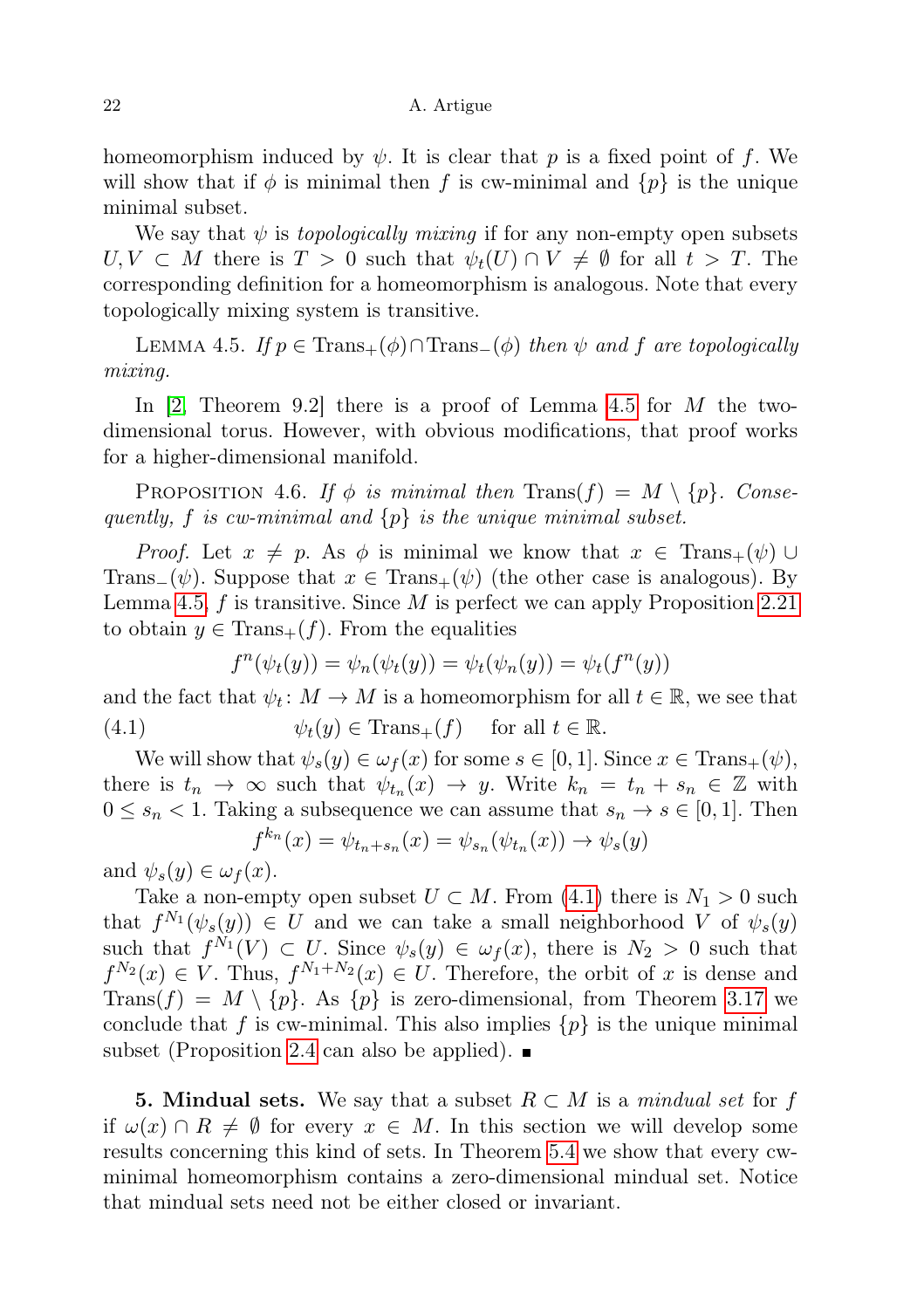<span id="page-22-7"></span>PROPOSITION 5.1. For  $R \subset M$  the following statements are equivalent:

- <span id="page-22-1"></span> $(1)$  R is mindual for f,
- <span id="page-22-3"></span>(2) R is mindual for  $f^{-1}$ ,
- <span id="page-22-4"></span>(3)  $f^i(R)$  is mindual for f for every  $i \in \mathbb{Z}$ ,
- <span id="page-22-2"></span>(4)  $R \cap X \neq \emptyset$  for every minimal  $X \subset M$ ,
- <span id="page-22-5"></span>(5) every closed  $Q \supseteq R$  is mindual,
- <span id="page-22-6"></span>(6)  $R \cap \text{MinCen}(f)$  is mindual.

*Proof.* [\(1\)](#page-22-1)⇒[\(4\).](#page-22-2) If X is minimal then  $X = \omega(x)$  for all  $x \in X$ . Thus,  $\omega(x) \cap R \neq \emptyset$  and R is mindual.

[\(4\)](#page-22-2)⇒[\(1\).](#page-22-1) This is true because every  $\omega$ -limit set contains a minimal subset.

 $(1)$ ⇔ $(2)$ . This follows from the equivalence  $(4)$ ⇔ $(1)$  since f and its inverse have the same minimal subsets.

Since  $\omega$ -limit sets are invariant we find that  $(3) \Leftrightarrow (1)$ .

The equivalence  $(1) \Leftrightarrow (5)$  $(1) \Leftrightarrow (5)$  is trivial. This yields  $(6) \Rightarrow (1)$  $(6) \Rightarrow (1)$ .

 $(1) \Rightarrow (6)$  $(1) \Rightarrow (6)$ . If X is minimal then  $R \cap X \neq \emptyset$ . This implies  $[R \cap \text{MinCen}(f)]$  $\cap X \neq \emptyset$ , because  $X \subset \text{MinCen}(f)$ . Thus,  $R \cap \text{MinCen}(f)$  is mindual.

REMARK 5.2. To explain the name *mindual* consider the family generated by the minimal subsets  $\mathcal{F} = \{A \subset M : A \text{ contains a minimal subset of } M\}.$ The mindual sets are the members of the dual family  $\mathcal{F}^* = \{B \subset M :$  $B \cap A \neq \emptyset$  for all  $A \in \mathcal{F}$ . Notice that  $B \in \mathcal{F}^*$  if and only if  $B^c \notin \mathcal{F}$ .

COROLLARY 5.3. The mincenter, the non-wandering set and M are mindual sets. A closed invariant subset R is mindual if and only if it contains the mincenter.

*Proof.* It is obvious that  $M$  is mindual. The mincenter is mindual from Proposition [5.1](#page-22-7)[\(6\)](#page-22-6) with  $R = M$ . Since the mincenter is mindual and it is contained in the non-wandering set, from Proposition [5.1](#page-22-7)[\(5\)](#page-22-5) we deduce that the non-wandering set is mindual.

Suppose that  $R$  is closed, invariant and mindual. As it intersects each minimal subset and it is invariant,  $R$  contains every minimal subset. Since R is closed, it contains the mincenter. The converse is trivial.  $\blacksquare$ 

<span id="page-22-0"></span>THEOREM 5.4. If  $f: M \to M$  is cw-minimal then M contains a closed mindual set of dimension zero.

*Proof.* Take any  $p \in M$  and define  $U_n = \{x \in M : dist(x, p) > 1/n\}.$ Consider the maximal invariant subsets  $A_n = \bigcap_{i \in \mathbb{Z}} f^i(\text{clos } U_n)$ . Each  $A_n$  is closed, invariant and  $A_n \subset \text{clos } U_n \neq M$ . As f is cw-minimal, we conclude that each  $A_n$  is zero-dimensional. Define

<span id="page-22-8"></span>(5.1) 
$$
E_1 = A_1, \quad E_{n+1} = E_n \cup (A_{n+1} \setminus U_n) \quad \text{for } n \ge 1.
$$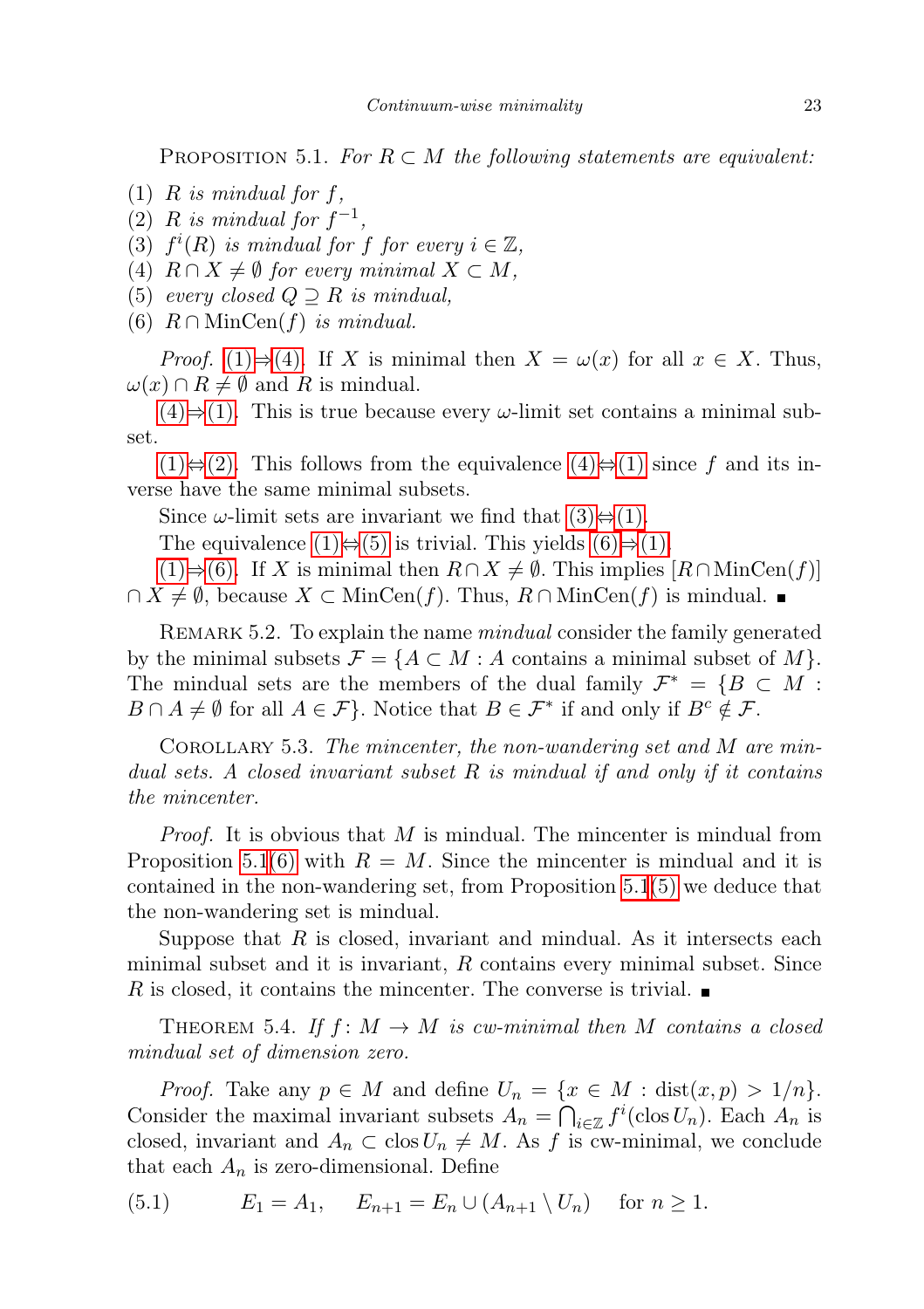Consider

$$
R = \left(\bigcup_{n\geq 1} E_n\right) \cup \{p\}.
$$

We will show that  $R$  is a closed, zero-dimensional mindual set. To see that  $R$ is closed notice that for each  $N \geq 1$ , the finite union  $\bigcup_{n=1}^{N} E_n$  is closed and contained in  $U_N$ . As the complement of  $U_N$  is a ball converging to  $p \in R$ , we see that  $R$  is closed.

To prove that R is mindual take a minimal subset  $X \subset M$ . We will show that  $X \cap R \neq \emptyset$ . If  $p \in X$  then  $p \in X \cap R$ . If  $p \notin X$  then there is a smallest  $m \geq 1$  such that  $X \subset A_m$ . If  $m = 1$  then  $X \subset A_1 = E_1$  and  $X \subset R$ . If  $m > 1$  then X is not contained in  $A_{m-1}$ , hence not in  $U_{m-1}$  either. Thus,  $X \cap (A_m \setminus U_{m-1}) \neq \emptyset$ , which implies  $X \cap E_m \neq \emptyset$  and  $X \cap R \neq \emptyset$ .

To prove that  $\dim(R) = 0$  recall that each  $A_n$  is zero-dimensional. From  $(5.1)$  we know that  $E_n \subset A_n$  for all  $n \geq 1$ . Therefore, each  $E_n$  has dimension zero. Since  $E_{n+1} \setminus E_n$  is contained in the closed ball of radius  $1/n$  centered at p, we conclude that  $\dim(R) = 0$ .

Acknowledgements. I thank the anonymous referee for several comments that helped me to improve this work. Among other things, he suggested the whole [§3.6](#page-14-0) including the proofs and he conjectured Theorem [3.27,](#page-17-0) which I could prove assuming local connectedness. He also called my attention to [\[2,](#page-23-11) Theorem 9.2] as a possible cw-minimal system with trivial minimal subsets (generalized in [§4.5\)](#page-20-0).

The author was partially supported by PEDECIBA and ANII.

#### References

- <span id="page-23-8"></span>[\[1\]](http://dx.doi.org/10.5802/afst.1630) M. Achigar, A. Artigue and J. Vieitez, New cw-expansive homeomorphisms of surfaces, Ann. Fac. Sci. Toulouse 29 (2020), 221–246.
- <span id="page-23-11"></span>[2] E. Akin, The General Topology of Dynamical Systems, Amer. Math. Soc., 1993.
- <span id="page-23-2"></span>[\[3\]](http://dx.doi.org/10.1007/978-1-4757-2668-8) E. Akin, Recurrence in Topological Dynamics, Springer, 1997.
- <span id="page-23-5"></span>[\[4\]](http://dx.doi.org/10.1016/j.topol.2012.04.016) E. Akin and J. D. Carlson, Conceptions of topological transitivity, Topology Appl. 159 (2012), 2815–2830.
- <span id="page-23-1"></span>[\[5\]](http://dx.doi.org/10.1016/j.topol.2015.08.018) A. Artigue, Minimal expansive systems and spiral points, Topology Appl. 194 (2015), 166–170.
- <span id="page-23-7"></span>[\[6\]](http://dx.doi.org/10.1016/j.jmaa.2015.02.052) A. Artigue and D. Carrasco-Olivera, A note on measure-expansive diffeomorphisms, J. Math. Anal. Appl. 428 (2015), 713–716.
- <span id="page-23-4"></span>[7] G. D. Birkhoff, Dynamical Systems, Amer. Math. Soc., 1927.
- <span id="page-23-0"></span>[\[8\]](http://dx.doi.org/10.2307/2373402) R. Bowen, Markov partitions and minimal sets for Axiom A diffeomorphisms, Amer. J. Math. 92 (1970), 903–918.
- <span id="page-23-6"></span>[\[9\]](http://dx.doi.org/10.1090/S0002-9947-1972-0285689-X) R. Bowen, Entropy-expansive maps, Trans. Amer. Math. Soc. 164 (1972), 323–331.
- <span id="page-23-9"></span>[\[10\]](http://dx.doi.org/10.1090/cbms/038) C. Conley, Isolated Invariant Sets and the Morse Index, Amer. Math. Soc., 1978.
- <span id="page-23-10"></span>[\[11\]](http://dx.doi.org/10.1090/S0002-9904-1949-09318-7) E. E. Floyd, A nonhomogeneous minimal set, Bull. Amer. Math. Soc. 55 (1949), 957–960.
- <span id="page-23-3"></span>[12] J. Hocking and G. Young, *Topology*, Addison-Wesley, 1961.